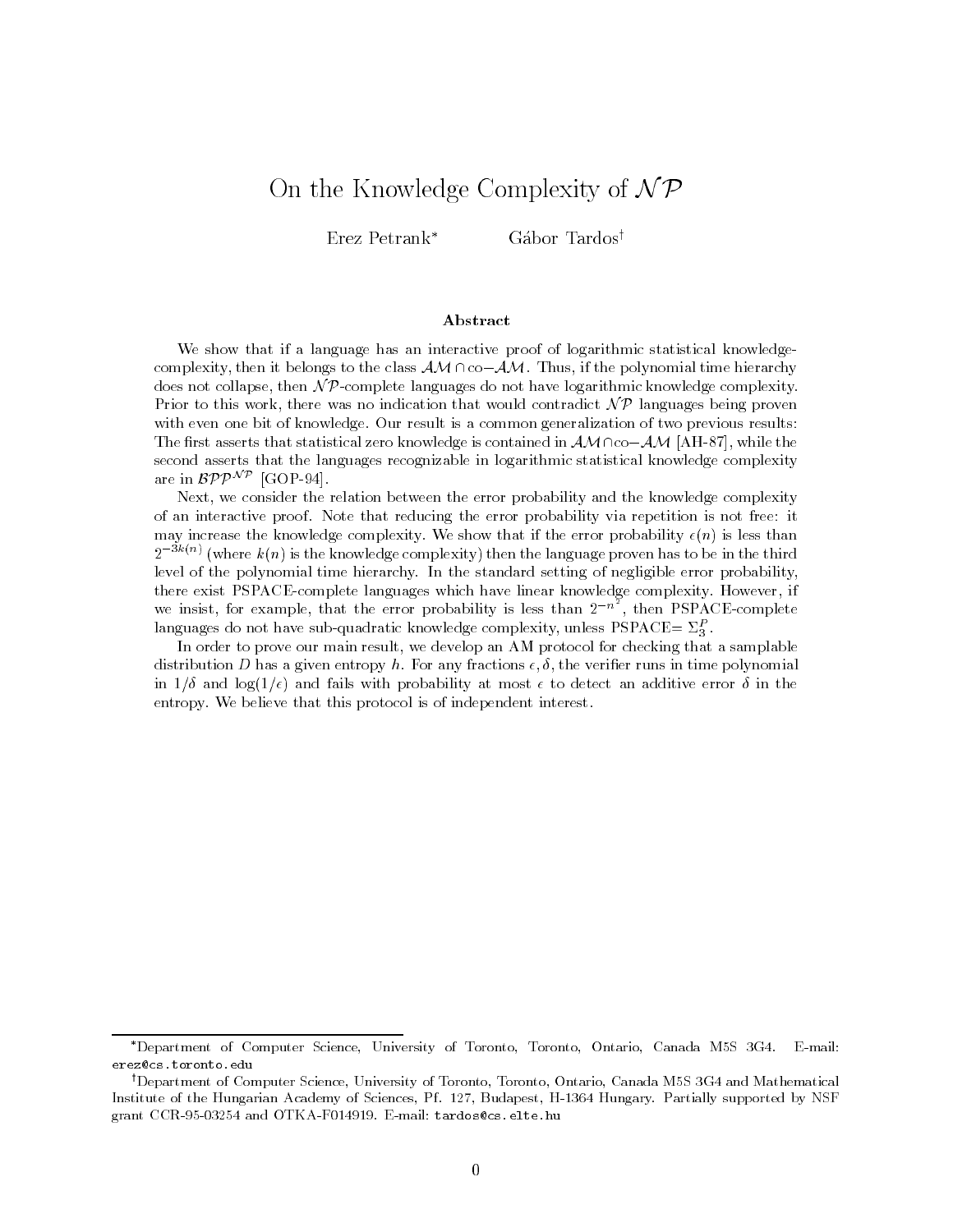## Introduction

The notion of knowledge-complexity was introduced in the seminal paper of Goldwasser Micali and contents produced the Godpart Copy is intended to measure the computation is intended the computation of th advantage gained by interaction. A formulation of knowledge-complexity, for the case that it is not zero has appeared in GP A very appealing suggestion actually made by Goldwasser Micali and and the characterize languages according to the knowledgecomplexity of the control interactive according to proof systems [GMR-89].

The class of knowledge complexity  $0$  (better known as zero knowledge) stands at the lowest level of the knowledge complexity hierarchy and at the top we have the class of languages with polynomial knowledge complexity which includes all IP=PSPACE. Both for zero-knowledge as for the knowledge complexity in general, there are three standard variants of the definitions which result in three hierarchies of languages; that is, *perfect, statistical* and *computational*. In this paper we will be only interested in the statistical and perfect hierarchies 

Our main result is a relation between the knowledge complexity and the computational com plexity of languages. We show that languages with logarithmic knowledge complexity are in  $AM \cap co-AM$ . This result has a very interesting implications on languages in  $\mathcal{NP}$ . Recall that if NP - coAM then the polynomial time hierarchy collapses BHZ Assuming that the polynomial time hierarchy does not collapse, we get that  $N\mathcal{P}$ -complete languages do not have logarithmic knowledge complexity. Prior to our result, there was no indication that would con $t$  and  $t$  and  $t$  are if a one-way function exists having the complexity function exists  $t$  and  $t$ then this since  $\sim$  ers since  $\sim$  the computational computational complexity for  $\sim$  which which is the which is NP-complete languages have zero knowledge interactive proofs (and so do PSPACE-complete languages) [GMW-86, IY-87, B+ $88$ ].

## are a complex complex complex in the complex complex complexity of the complex complex complex complex complex complex complex complex complex complex complex complex complex complex complex complex complex complex complex

Loosely speaking, an interactive-proof system for a language  $L$  is a two-party protocol, by which a powerful prover can "convince" a probabilistic polynomial-time verifier of membership in  $L$ , but will fail (with high probability) when trying to fool the verifier into "accepting" non-members  $\lceil GMR-89 \rceil$ . An interactive-proof is called *zero-knowledge* if the interaction of any probabilistic polynomialtime machine with the predetermined prover, on common input  $x \in L$ , can be "simulated" by a probabilistic polynomial-time machine (called the simulator), given only x  $\lbrack \text{GMR-89} \rbrack$ . We say that a probabilistic machine M simulates an interactive proof if the output distribution of M is statistically close to the distribution of the real interaction between the prover and the verifier.

The formulation of zero-knowledge presented above is known as statistical (almost-perfect) zeroknowledge. Alternative formulations of zero-knowledge are *computational* zero-knowledge and *perfect* zero-knowledge. In this paper we concentrate on statistical zero-knowledge and the knowledgecomplexity hierarchy that generalizes it 

Loosely speaking, the knowledge-complexity of a protocol  $\Pi$  is the best possible "quality" of an efficient simulation of  $\Pi$ . Namely, we say that a prover leaks  $k(n)$  bits of knowledge to the verifier if there is a probabilistic polynomial-time machine ("simulator") M such that on any input  $x \in L$ , the machine M on input x, outputs a distribution, of which a subspace of density at least  $2^{-k(|x|)}$ is statistically close to the distribution of the conversations in the interaction between the prover and the verifier. For a formal definition and further discussion, see Subsection 2.2.

We say that a language L has knowledge complexity  $k(|x|)$  if there is an interactive proof for L with knowledge complexity  $k(|x|)$ . We consider the knowledge-complexity of a language to be a very natural parameter, and we consider the question of how this parameter relates to the complexity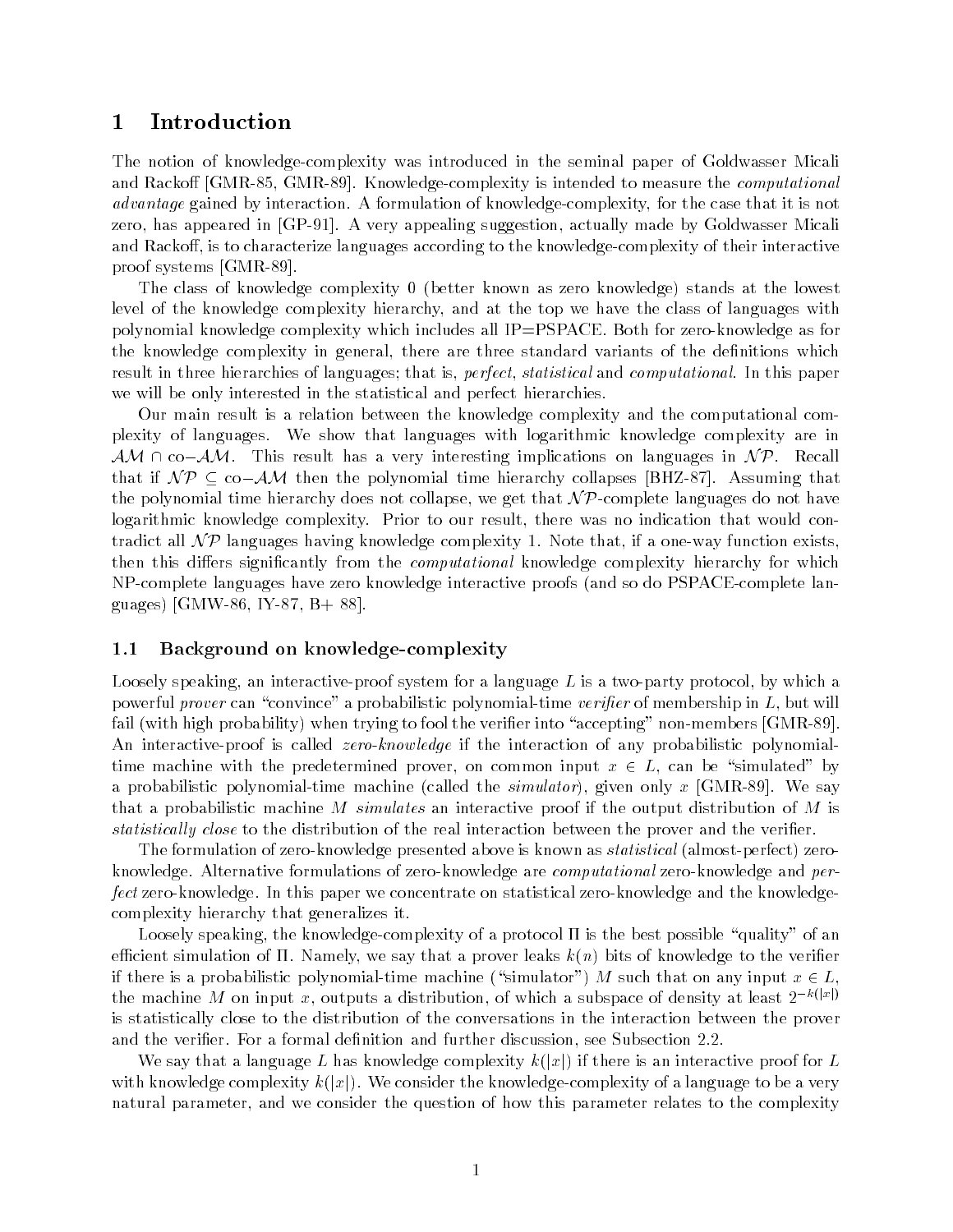of deciding the language to be fundamental 

## 1.2 Previous work

The complexity of recognizing zero-knowledge languages was first considered by Fortnow  $[F-89]$ . Building on his work, Aiello and Hastad [AH-87] showed that zero knowledge languages are in  $\mathcal{AM} \cap co- \mathcal{AM}$ .

Bellare and Petrank [BP-92] bounded the computational complexity of languages which have short interactive-proofs with low knowledge-complexity. Goldreich, Ostrovsky, and Petrank  $[GOP-94]$ have extended this result showing that any language of logarithmic knowledge-complexity can be recognized in  $\mathcal{BPP^{**}}$  . This was the first relation found between a knowledge complexity of a language (above zero) and its computational complexity. Their result gave the first indication that PSPACE-complete languages do not have low (i.e., logarithmic) knowledge complexity.

Goldreich Ostrovsky and Petrank have also showed that the di-erence between the hierarchy of languages classified according to their *perfect* knowledge complexity and the hierarchy of languages classified according to their *statistical* knowledge complexity is not big. They showed how to transform interactive proofs of *statistical* knowledge-complexity  $k(n)$  into interactive proofs of *perfect* knowledge-complexity  $k(n) + O(\log n)$ . This transformation refers only to knowledge-complexity with respect to the honest verifier.

Aiello, Bellare, and Venkatesan [ABV-95] studied the class of languages which have  $k(n)$  knowledge complexity on the average see GP ABV for a denition of knowledge complexity on the average). They showed that languages with logarithmic average knowledge complexity are in  $BPP^{NP}$ . They also showed a closer relation between the perfect and the statistical hierarchies of languages for the case of average knowledge complexity They showed that the di-erence between the hierarchies can be bounded by a negligible fraction. This result is also stronger in the sense that it is not restricted to the honest verifier simulation. We remark that it is not known how to get such a close relation for the worst-case knowledge complexity.

## 1.3 This work

Our main result is that languages having interactive proofs with logarithmic knowledge-complexity are in  $AM \cap co-AM$ . The class AM is the class of languages that have two round Arthur Merlin proofs, or equivalently, have a constant round interactive proof. (There is no restriction on the knowledge complexity of this constant round interactive proof.) See  $[BM-88, GS-89]$  for definitions of Arthur Merlin proofs, for some basic properties, and for the equivalence of the definitions.

It was shown in BHZ that if NP - coAM then the polynomial time hierarchy collapses It is believed that the polynomial time hierarchy does not collapse, and under this assumption, our result implies that  $\mathcal{NP}$ -complete languages do not have logarithmic knowledge complexity. Prior to this result, there was no indication that would contradict all of the languages in  $\mathcal{NP}$  having knowledge complexity and complexity and complexity and complexity and complexity and complexity and complexity

Our second result involves the connection of the soundness error probability of the interactive proof and the knowledge complexity of the language. We show that if a language has an interactive proof with error probability  $\epsilon(n)$  and knowledge complexity  $\kappa(n)$  and if  $\epsilon(n) \leq 2^{-\infty(\infty)}$  then the language is in  $AM^{\mathcal{NP}}$  and so it is contained in the third level of the polynomial time hierarchy. Let us say a few words on the implication of this result 

In the regular setting it does not matter in the definition of interactive proofs if we allow the error-probability to be as high as 1/3 or if we insist that it is as small as  $2^{-n}$  . However, reducing the error probability of an interactive proof involves repeated operations of the interactive proof and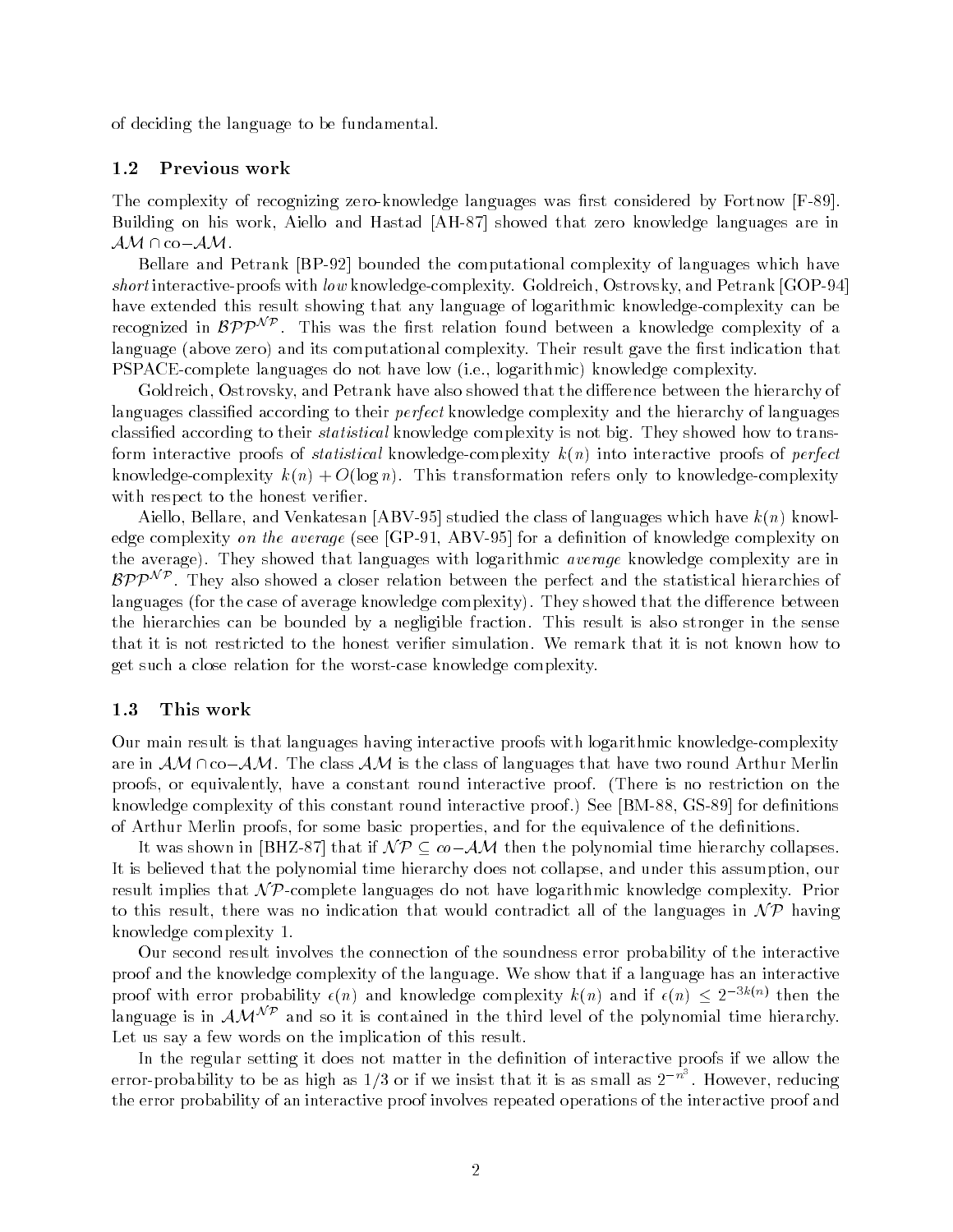thus may increase its knowledge complexity. Therefore, when discussing the knowledge complexity, it seems important to fix the error probability to some predetermined function.

Previous works have chosen the reasonable requirement that the error probability be *negligible*  $(i.e., an error probability that is asymptotically smaller than any polynomial fraction).$  Our result implies that if one fails to set the relations between these two measures then some unnatural assertions hold. For example, one cannot expect to have an interactive proof for a complete language in PSPACE to have knowledge complexity  $\kappa(n)$  and error probability less than  $Z^{-(n+1)}$ , unless PSPACE is contained in the third level of the polynomial time hierarchy 

Another aspect of this result concerns the tradeo- between reducing the error and increasing the knowledge complexity. Many past works considered the possibility of reducing the error of a probabilistic algorithm while not increasing the number of coin-tosses as much as the naive solution would. It would seem natural to ask the same question about the knowledge complexity. In the naive method, we repeat the protocol  $t$  times, so the knowledge complexity increases by a factor of  $\iota$  and the error probability (for simplicity assume one-sided error) decreases from  $\epsilon$  into  $\epsilon$  . Namely the logarithm of and the knowledge complexity increase by the same factor Assuming PSPACE
- and in light of our result one shouldnt expect to have a general method for doing much a click than that I cannot play the logarithm of Le and the logarithm of the logarithm of the logarithm o than the knowledge complexity 

## 1.4 Implications on the hint knowledge complexity:

Another implication of our second result concerns a rather esoteric definition of knowledge complexity called the Hint version of knowledge complexity This denition was presented in GP and was adequate in different seemings , we probably speaking an interactive proof has knowledge complexity  $k(n)$  in the hint sense, if there is a function  $h(x)$  of the input (the hint function) such that the interactive proof on input x can be simulated efficiently given only x and the hint hydrogen principle is the distribution of the simulator and the distribution  $\bigwedge$  is does not depend on the random coin-tosses of the verifier (or of the simulation). For an exact definition and detailed explanations see GPU and detailed explanations see GPU and detailed explanations see GPU and detail

It was shown in GP that this denition does not seem to be adequate especially because some protocols in which only a polynomial number of bits are transferred, have exponential knowledge complexity. Here, we claim that we can make a similar assertion for languages. Namely, our result implies that a PSPACE-complete language has super-polynomial knowledge complexity in the finit sense unless  $\text{PSPACE} = \frac{1}{3}$ . This counter-intuitive assertion gives yet another indication that the hint measure is not an adequate one 

To see that the above assertion is correct, note that the hint measure does not increase when one uses sequential repetitions of the protocol. Also, note that if a protocol has knowledge complexity  $k(n)$  in the hint measure, then it also has at most  $k(n)$  knowledge complexity in the standard (fraction) measure considered here. Combining these two properties, we get that if a language has an interactive proof with polynomial hint knowledge complexity  $k(n)$  and some constant error probability, then this language also has an interactive proof with  $k(n)$  knowledge complexity in the standard measure with error probability  $Z^{-\infty(\cdot,\cdot)}$  and thus this language is in the third level of the  $$ polynomial hierarchy 

#### 1.5 Techniques used

We begin by establishing a separation property which separates x's in the language from x's not in the language. This property is a modification of the separation property used in  $[AH-87]$ . Next.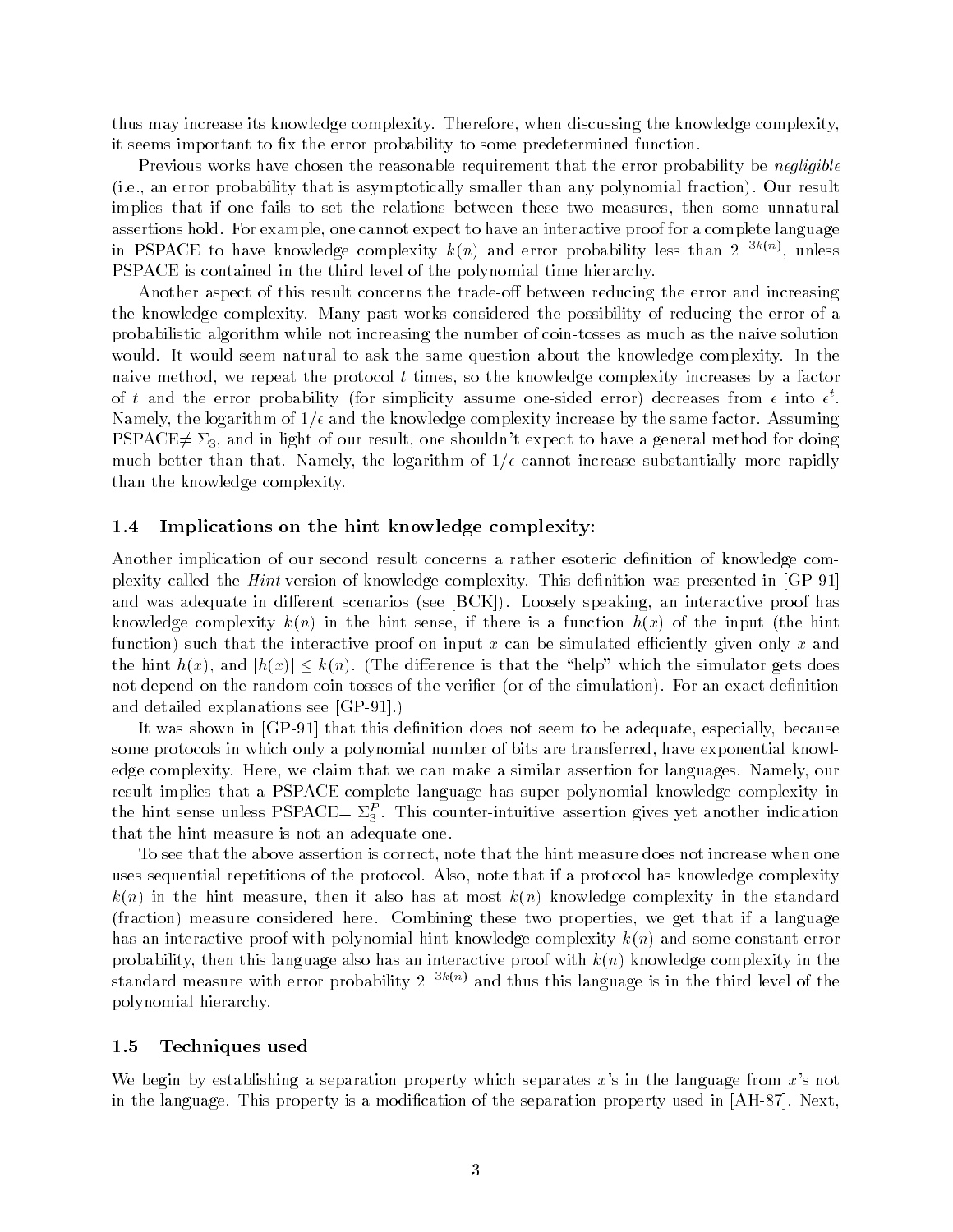we have to show that this separation can be detected by an AM protocol. For this, we employ the lower and upper bounds on set sizes as presented by  $[GS-89, F-89]$ , and build on them an AM approximation for the entropy of the output distribution of the simulator. We believe that the protocol for approximating the entropy of a probabilistic machine is of independent interest 

In order to prove the validity of the separation property, we use techniques developed in [GOP-94] which relate the distribution of conversations in the original interactive proof with a hypothetical distribution of conversations that occur when we let the original verifier interact with a simulation based prover, i.e., a prover that acts like the prover in the simulation. (see Subsection 2.3 for a formal definition of this prover).

Our main result is proven for *perfect* knowledge complexity and we employ a result from GOP asserting that the distance between perfect and statistical knowledge complexity is close enough for our result to hold for statistical knowledge complexity as well 

In our second result which relate the knowledge complexity and the error probability we also employ techniques for deterministic bounds on set sizes developed in  $\left[ Si-83, St-83, JVV-86, BP-92 \right]$ .

## 1.6 Organization

In Section 2 we give the definitions and notations we use in the paper. In Section  $\gamma$  we present the machinery needed for the proof: We present our result on approximating the entropy of a polynomially samplable distribution and also the property we use to recognize a language which can be proven in low knowledge complexity. We then discuss the relation of this work to  $[AH-87]$ in Section Section 4. In Section 6 we use the above tools to present our main result: a constant round interactive proof for recognizing languages in  $\mathcal{KC}(O(\log n))$ . In section 7 we present our result relating error probability to knowledge complexity of interactive proofs 

#### Preliminaries  $\bf{2}$

Let us state some of the definitions and conventions we use in the paper. Throughout this paper we use n to denote the length of the input x A function f <sup>N</sup> - is called negligible if for every polynomial  $p$  and all sumclently large  $n \, f(n) < \frac{1}{p(n)}$ . Let the distance between distributions  $D^1$  and  $D^2$  be

$$
d(D^1, D^2) = \frac{1}{2} \sum_{r} |{\text{Prob}_{D^1}[r]} - {\text{Prob}_{D^2}[r]}|.
$$

We say that an ensemble of distributions  $D_x^1$  is statistically close to another ensemble  $D_x^2$  over a language  $L$ , if the function

$$
f(n) = \max_{|x|=n, x \in L} \{d(D_x^1, D_x^2)\}
$$

is negligible 

## 2.1 Interactive proofs

We begin by recalling the definitions of interactive proofs presented by  $\lbrack \text{GMR-89}, \text{B-85} \rbrack$ . For formal definitions and motivating discussions the reader is referred to  $\lbrack \text{GMR-89} \rbrack$ . An interactive proof is a protocol in which a (computationally unbounded, probabilistic) prover  $P$  is interacting with a (probabilistic polynomial-time) verifier V. Intuitively, the goal of the prover is to prove to the verifier V that a given input is in a predetermined language. Formally, we say that the pair  $P$  and V constitutes an interactive proof for a language  $L$  if there exists a negligible function  $\epsilon$  . N  $\rightarrow$   $\vert 0,1 \vert$ such that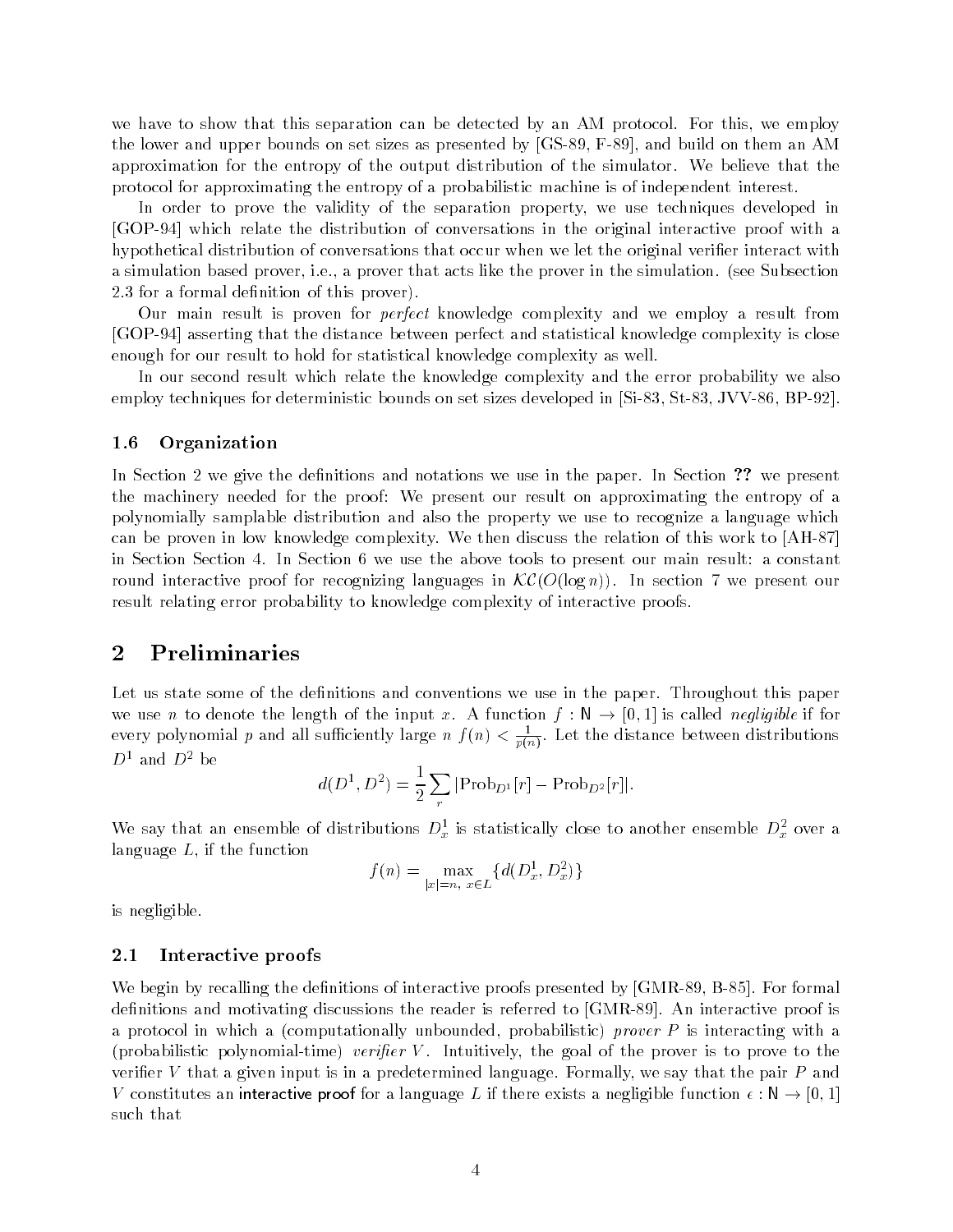## complete the second in the second contract of the second contract of the second contract of the second contract of the second contract of the second contract of the second contract of the second contract of the second cont

$$
Pr[(P, V)(x) accepts] \ge 1 - \epsilon(n)
$$

2. **Soundness:** If  $x \notin L$  then for any prover  $P^*$ 

$$
Pr[(P^*, V)(x) accepts] \leq \epsilon(n)
$$

## 2.2 Knowledge Complexity

Let us define the statistical (and perfect) knowledge complexity measure of protocols (and specifically of interactive proofs). We use the *fraction* definition of knowledge complexity as presented by GP For further intuition and motivation see GP 

Throughout the rest of the paper, we only refer to knowledge-complexity with respect to the honest verifier; namely, the ability to simulate the honest verifier's view of its interaction with the prover. (In the stronger definition, one considers the ability to simulate the point of view of any e-cient verier while interacting with the prover  This restriction only strengthen the results presented in the paper 

Let P- V x be the random variable that is distributed according to the veriers view of the (probabilistic) interaction between  $P$  and  $V$  on the input x. The view contains the verifier's random tape as well as the sequence of messages exchanged between  $P$  and  $V$ .

In order not to have to distinguish the view of the interaction from the conversation itself we insist throughout the paper that the verifier ends the conversation with sending his random coins as the last message. Note that it is important to include the coins of the verifier in the output of the simulation, and calling this the last round of the interaction is just an encoding. For simplicity we also require that the verifier starts the conversation.

We call a conversation valid if all the moves by the verifier are consistent with its coin-flips (as given in the last message). We denote by  $c_i$  the i round prefix of a conversation c.

By the *fraction formulation* of knowledge complexity, we say that a protocol has knowledge complexity  $k(n)$  if there exists an efficient simulation of the protocol that "partially" succeeds in simulating the protocol. (A "fully successful" simulation implies that the protocol is zero knowledge.) The exact interpretation of "partially successful" is that in order to show that the knowledge complexity is  $k(n)$ , the simulator must have a subspace of its output distribution which is of density  $2^{-(\infty)}$ , and which simulates the protocol "successfully". The interpretation of a successful simulation would be "exactly equal distributions" for *perfect* knowledge complexity, and "statistically close distributions" for *statistical* knowledge complexity.

We follow with the formal definition. In the definition we prefer to talk about a subspace of the random tapes of the simulator rather than to talk about a subspace of the output distribution of the simulator. Although the meaning is the same, it will be easier to work with this definition when proving properties of knowledge complexity 

**Definition 2.1** (MOWIEGge-Complexity - Haction version). Let  $p$ . IV  $\rightarrow$  (0, 1). We say that an interactive proof  $\{1, 1, 1\}$  is a language  $\pm$  mas perfect  $\{1 \in \mathbb{N}\}$  statistically intermediately logically logical political in the fraction sense if there exists a probabilistic polynomialtime machine M with the fol lowing good subspace property. For any  $x \in L$  there is a subset of Ms possible random tapes, denoted  $\cup_x$ , such that:

1. The set  $S_x$  contains at least a  $\rho(n)$  fraction of the set of all possible coin tosses of  $M(x)$ .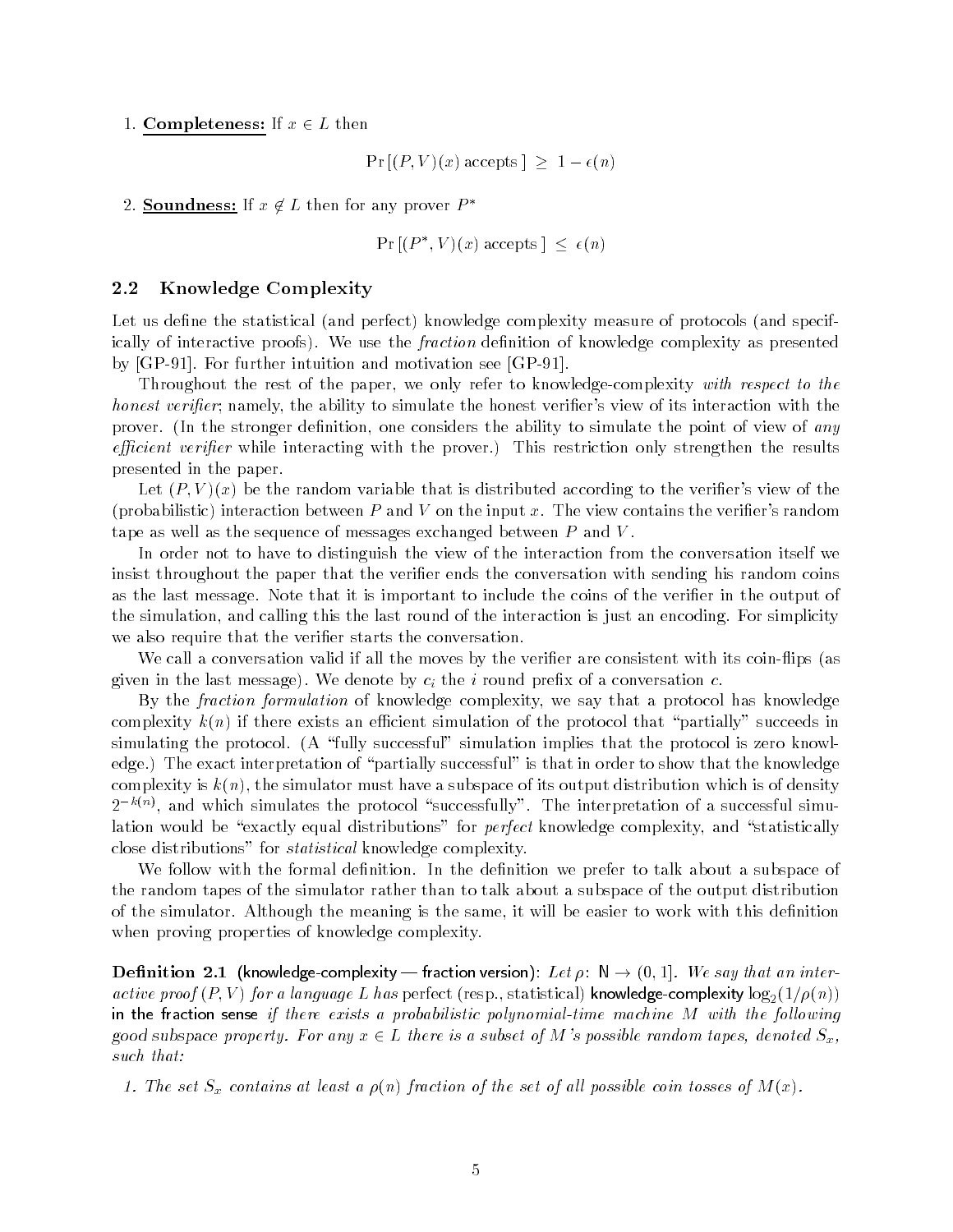2. Conditioned on the event that  $M(x)$ 's coins fall in  $S_x$ , the random variable  $M(x)$  is identically distributed responsibility of the perfect case that  $P$  -controlled responsibility for the perfect case that  $P$ for every  $\bar{c}$ 

 $\mathcal{L}$  . The state  $\{x_i\}$  is the state of  $\{x_i\}$  . In the state of  $\{x_i\}$  is the state of  $\{x_i\}$ 

where we papel and the data simulation of the simulations we are not to denote the signalized we

Note that the definition of statistical knowledge complexity zero (i.e., when  $k = 0$ ) exactly matches the definition of statistical zero knowledge as given in  $[GMR-89]$ . For further motivation and discussion of zero knowledge, the reader is referred to  $\lfloor GMR-89 \rfloor$ . From the above definitions of knowledge complexity combined with the definitions of interactive proofs, the knowledge complexity classes of languages can be formulated

## $D$  en interon $\mu$   $\mu$ ,  $\mu$  is a consequence complexity classes).

- $\mathcal{P}\mathcal{KC}(k(n)) =$  languages having interactive proofs of perfect knowledge-complexity  $k(n)$ .
- $\mathcal{SKC}(k(n)) =$  languages having interactive proofs of statistical knowledge-complexity  $k(n)$ .

A connection between the perfect and the statistical hierarchies was given in GOP

 $T$  , the case of the case of the case of the honest verified verified verified verified verified verified verified verified verified verified verified verified verified verified verified verified verified verified verifi

$$
\mathcal{SKC}(k(n)) \subseteq \mathcal{PKC}(k(n) + \log n)
$$

The case of honest verifier simulation suffices for the use we make of it in this paper.

#### 2.3 The simulation based prover

An important ingredient in our proof is the notion of a simulation based prover, introduced by Fortnow [F-89]. Consider a simulator  $M$  that outputs conversations of an interaction between a prover P and a verifier V. We define a new prover  $P_M$ , called the simulation based prover, which selects its messages according to the conditional probabilities induced by the simulation. Namely, on a partial history h of a conversation,  $P_M$  outputs a message  $\alpha$  with probability

$$
\mathrm{Prob}(P_M(h) = \alpha) \stackrel{\mathrm{def}}{=} \mathrm{Prob}(M_{|h|+1} = h \circ \alpha \mid M_{|h|} = h)
$$

and the state of the state of the state of

where  $M_t$  denotes the distribution induced by M on t-long prefixes of conversations. (Here, the length of a prefix means the number of messages in it.)

In perfect zero knowledge if  $x \in L$  then  $P_M$  equals the original prover P. It is important to note however that the behavior of  $P_M$  is not necessarily close to the behavior of P if the knowledgecomplexity is greater than 0. This is the main reason why the AM protocol presented by  $[AH-87]$  $f_A$  is inappropriate is inappropriate for the case of higher even  $f_A$  is independent of higher even  $f_A$ 

## 2.4 Three distributions used throughout the paper

Let us define three distributions which are going to be used in all that follows. These are distributions on conversations as output by running a protocol or invoking the simulator. Here  $P$  and  $V$ constitute an interactive proof for some language  $L, M$  is a simulator for this interaction, and  $P_M$ is the simulation based prover (see Subsection  $2.3$ ). We consider the following three distributions:

The distribution of conversation of conversations output by the simulator  $W$  denote the probability that are probability that and probability that are probability that are probability that are probability that are probab conversation c is output by the simulator by  $\text{Prob}_{M}[c]$ .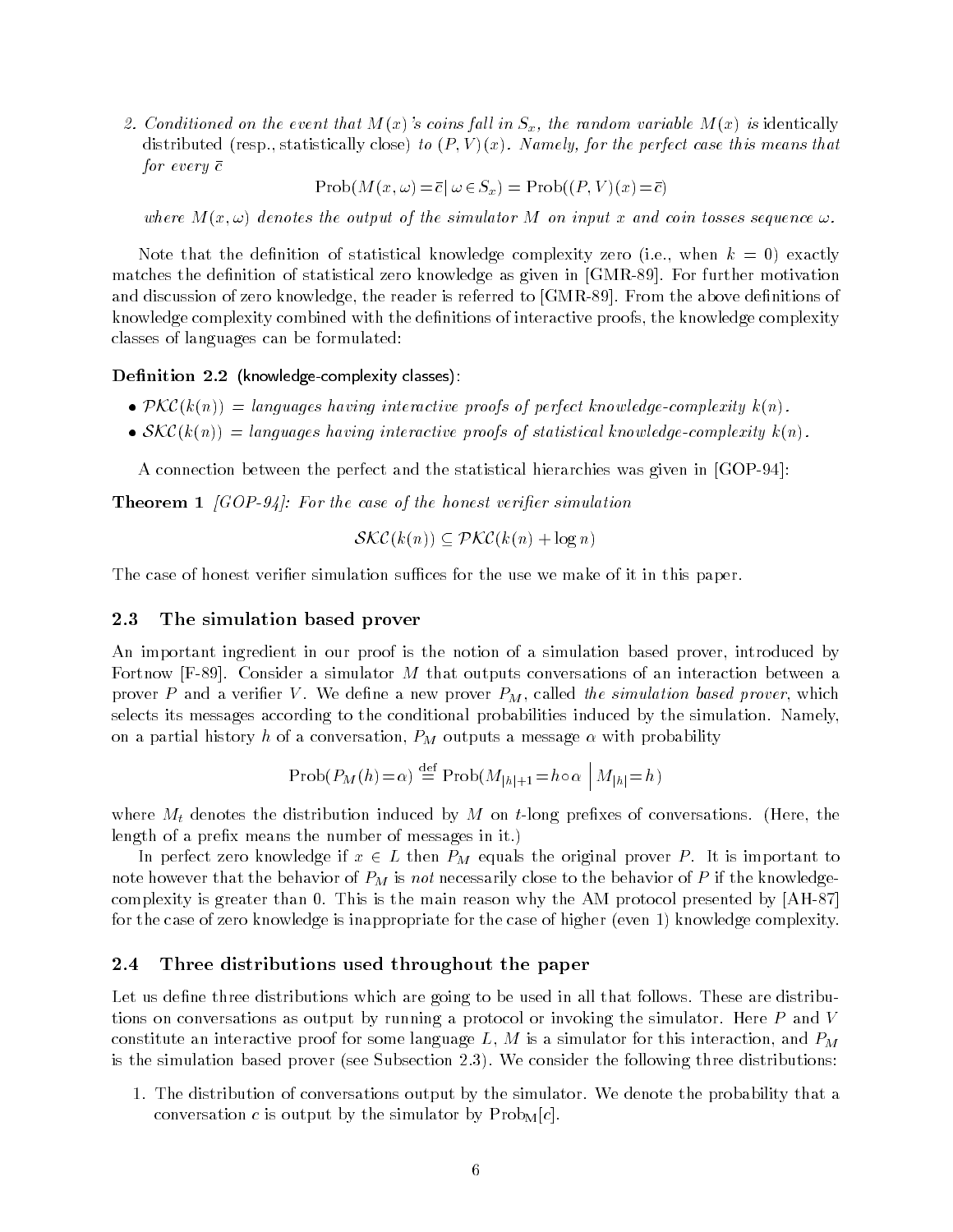- . The distribution of conversations in the original interactive proof (1, 1), 1), and the the probability that a conversation c is output by this distribution by  $\text{Prob}_{(P,V)}[c]$ .
- 3. Last, we consider the interaction between the simulation based prover  $P_M$  and the original verifier V. We denote the probability that a conversation c is output by this interaction by  $Prob_{(P_M,V)}[c].$

For the case of perfect knowledge complexity, an immediate connection between the first and the second distributions follows from the definitions. For any transcript c we have Prob<sub>M</sub> $[c] >$  $2^{-k(n)}$ Prob<sub>(PV)</sub>[c].

Consider now the probability of a conversation c in the third distribution. Let  $t(n)$  be the length of the random tape used by  $V$ , and let  $d(n)$  be the number of rounds. For a valid transcript c we may separate the probabilities of the verifier steps (which have probability  $2^{-t(n)}$  since the random tape of the verifier appears in the conversation), and the probabilities of the prover (which are induced by the simulator) and we may write:

$$
Prob_{(P_M, V)}[c] = 2^{-t(n)} \cdot \prod_{i=1}^{\frac{d(n)-1}{2}} \frac{Prob_M[c_{2i}]}{Prob_M[c_{2i-1}]}
$$
(1)

For an invalid conversation c we trivially have  $\text{Prob}_{(P_M,V)}[c] = 0$ . This simple rewriting of  $\text{Prob}_{(\text{P}_M,V)}[c]$  was first noted in [AH-87].

#### $\bf{3}$ Approximating the entropy in a constant number of rounds

Our first tool is an  $AM$  protocol for verifying the entropy of a polynomial samplable distribution to within an accuracy of  $1+\frac{1}{\text{poly}}$ . We consider this protocol to be of independent interest. We begin by explaining the setting, and then we state the theorem and prove it.

Let f be any function taking a (uniformly chosen) *n*-bit string as input, and we let  $\text{Prob}_x(f(x))$  $y_1$  denote the probability that  $f(x) = y$  when we uniformly sample  $x \in \{0,1\}$ . The entropy  $H(f)$ of  $f$  is defined as:

$$
H(f) = -\sum_{y} \text{Prob}_{x}(f(x) = y) \log \text{Prob}_{x}(f(x) = y)
$$

where the sum extends for all values y in the range of f. Denoting the expectation with respect to  $z$  uniformly chosen from  $\{0,1\}^+$  by Exp $_z$  we get the following equivalent dennition of entropy more suitable to our purposes

$$
H(f) = -\mathrm{Exp}_z[\log \mathrm{Prob}_x(f(x) = f(z))].
$$

The idea of the protocol is to measure an empirical average value as an approximation to the expected value of this expression. We generate a large polynomial number  $m$  of random strings  $z_i$  and approximate the expectation by  $-\frac{1}{m}\sum_{i=1}^m \log{\rm Prob}_x(f(z_i) = f(x))$ . As the value of this logarithm is between n and the Hoefding bound a variation of the Cherno- bound see [Hof-63]) states that this average will be close to the actual value  $H(f)$  except for an exponentially small error probability 

However, we cannot calculate the probability inside the summation, i.e., given  $z_i$  it is hard to calculate  $\text{Prob}_x(f(z_i) = f(x))$ . Therefore, we use the prover to help the verifier approximate this average. Note that since  $x$  is sampled according to the uniform distribution, we have

$$
\log \mathrm{Prob}_x(f(z_i) = f(x)) = \log |f^{-1}(f(z_i)| - n,
$$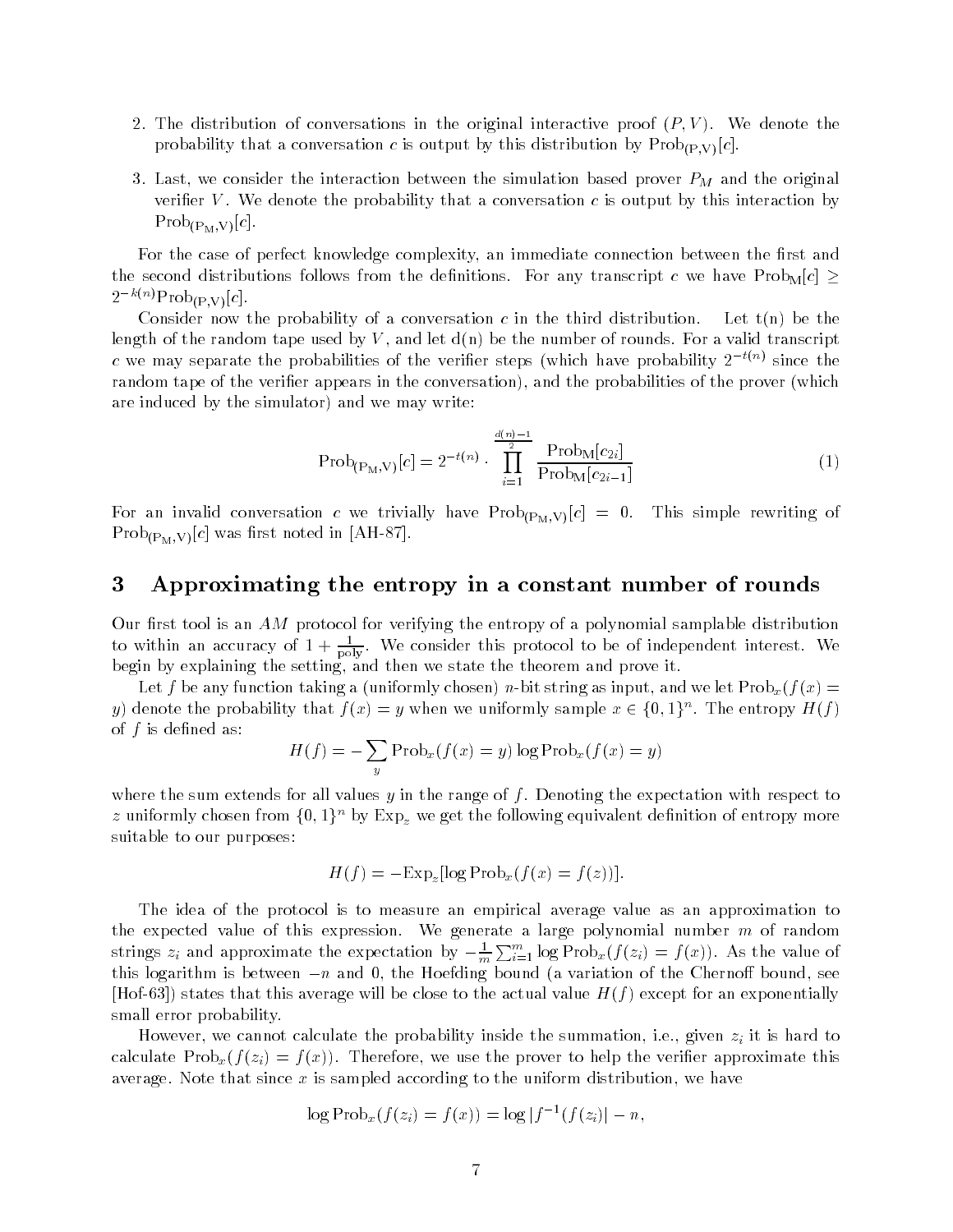thus the problem can be stated in terms of approximating set sizes. We use the set-size lower and upper bound protocols of  $[GS-89, F-89]$  for this. The simplest approximation protocols (i.e., the ones that only guarantee a constant factor approximations are enough for our purposes because we approximate the product  $\prod_{i=1}^{m} |f^{-1}(f(z_i))|$  as a whole rather then each of the sets separately. Let us now state the theorem.

**Theorem 2** Let M be a polynomial time probabilistic machine and let x be an input to M of length n. Consider the output of M on x as a distribution  $f(r) = M_r(x)$  where r (the random string of  $M$ ) is chosen uniformly at random and let  $H$  be a value that the verifier would like to verify as matching the entropy Hf I I all this distributions when for any six of a constant results required to the const upper bound interactive proof and a constant round lower bound interactive proof for the entropy  $H(f)$  such that:

- The verier runs in polynomial time in n and log  and is assumed to have a black box access to f.
- 2. If the prover plays optimally then the verifier in the upper bound protocol accepts with probability at most  $\epsilon$  if  $H(f) \geq H + \delta$  and rejects with probability at most  $\epsilon$  if  $H(f) \leq H$ .
- 3. Similarly, if the prover plays optimally then the verifier in the lower bound protocol accepts with probability at most  $\epsilon$  if  $H(f) \leq H - \delta$  and rejects with probability at most  $\epsilon$  if  $H(f) \geq H$ .

We later refer to the lower bound protocol mentioned in this theorem as an interactive proof for  $H(f) > H$  with accuracy  $\delta$  and error  $\epsilon$ . Before proving the theorem, let us recall the protocols for lower and upper bounds on set sizes 

## 3.1 Protocols for set sizes

For the sake of self containment, we include the set-size approximation protocols with their proof. For a more detailed description the reader may refer to  $[F-89, AH-87]$ .

The main tool in these protocols is *universal family of hash functions* (sometimes denoted by which functions are the functions of the function  $\mathbb{F}_p$  is a collection  $\mathbb{F}_p$  and  $\mathbb{F}_p$  and  $\mathbb{F}_p$  are dominated by to the a range R such that for every point  $X \in D$  and a random element  $h \in H_{D,R}$ , the value  $h(X)$  is uniformly distributed in R, and for two elements  $X \neq Y \in D$  the values  $h(X)$  and  $h(Y)$ are independent 

The concept of universal families of hash functions was first defined by  $\text{[CW-79]}$  and has been used extensively in complexity theory in recent years. In this work, we shall use the fact that for any  $n$  and  $m$  there is a polynomial time (in  $n$  and  $m$ ) universal family of hash functions from {0, 1}.  $\hspace{0.1 cm}$  $\{0, 1\}$ .

Let us begin with the lower-bound. Suppose we have a subset S of a larger domain D, and we assume that the verifier can check if a given element X is in  $S$ . We consider a universal family of hash-functions from  $D$  to a range  $R$ . Basically, in the following protocol the prover convinces the verifier that the cardinality of the set S is bigger than the cardinality of the range R. We first present the protocol and then we give a lemma that explains the tradeo-s between the acceptance probability and the sizes of  $R$  and  $S$ . The protocol is as follows:

The verifier picks uniformly a random hash-function  $h$  from the family and a random element  $Y \in R$  and sends them to the prover. The prover responds with an element  $X \in D$ . The verifier accepts if  $X \in S$  and  $h(X) = Y$ .

The following lemma implies the soundness and completeness of the above protocol The size of the range  $R$  should be set accordingly.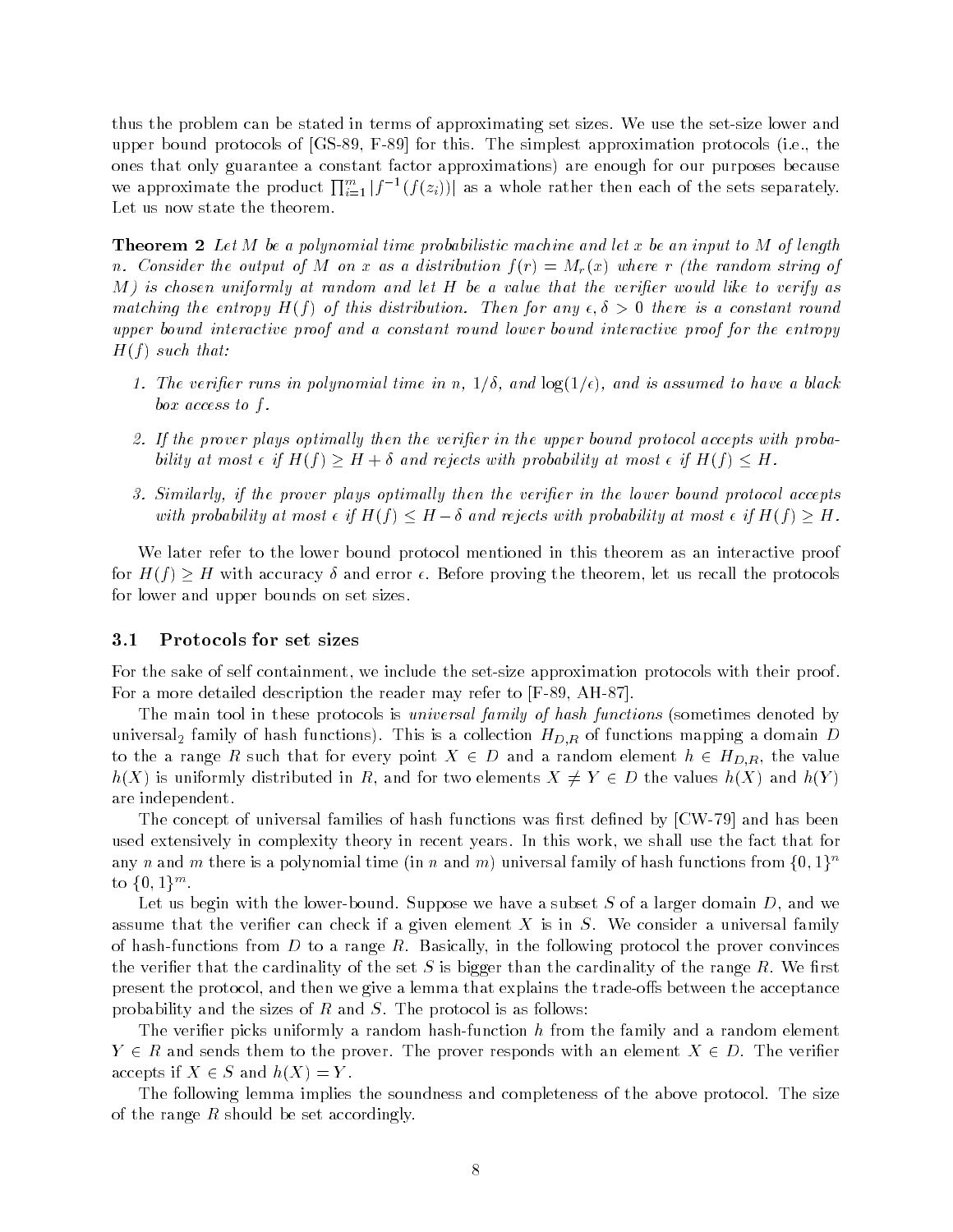**Lemma 3.1** If the prover plays optimally then the acceptance probability p in the above protocol satisfies

$$
1 - |R|/|S| \le p \le |S|/|R|.
$$

**Proof:** The upper bound on the probability  $p$  follows from the observation that for any function h at most  $|S|$  of the elements in R have inverse images in S. So for this case, we do not really use the properties of the universal hash functions but we rely only on the random choice of the element  $Y \in R$ .

For the lower bound on the probability p fix  $Y \in R$  and consider the random variable K which represents the number of its inverse images in S with respect to a random hash-function. Note that the prover has no winning strategy only if  $K = 0$ , it suffices to bound the probability of this event. The expected value of K is  $\text{Exp}(K) = |S|/|R|$ . Using the pairwise properties of the hash functions  $\min$ , one may note that the variance is  $|S|(1/|R| - 1/|R|^{2}) \leq |S|/|R|$ . We employ the Chebychev bound to get that

$$
\mathrm{Prob}(K=0) \le \frac{|S|/|R|}{(|S|/|R|)^2} = \frac{|R|}{|S|}.
$$

So here we really did not use the fact that  $Y \in R$  is selected at random, but we used the properties of the hash function family  $\Gamma$  this complete the proof of  $\Gamma$ 

Let us now describe the set-size upper bound protocol. Again, we assume that there is a nonempty subset S of a domain  $D$ . This time, we do not require that the set will be recognizable in polynomial time, but we have to assume that the verifier has one element X in S which was selected uniformly in  $S$ , and is unknown to the prover. Again, we are going to use a universal family of hash functions from the domain  $D$  to a range  $R$ . The protocol is as follows:

The verifier chooses a random hash-function  $h$  from the family and sends  $h$  and  $h(X)$  to the prover. The prover responds with a value  $Z \in D$ . The verifier accepts if  $X = Z$ .

Again, the following lemma implies the completeness and soundness of the protocol.

**Lemma 3.2** If the prover plays optimally, then the acceptance probability p of the above interactive protocol protocol satisfaction and property in the property of the set of the set of the set of the set of the

**Proof:** The prover can certainly win if  $h(X)$  has a unique inverse image in S (which is X). Fix  $X \in S$ , by the pair-wise independence of the hash functions family, the probability that another xed element of S is hashed to the same value as X is jRj Thus the probability of such an element the thing between the remaining  $|\mathcal{G}|$  . The remaining in Section (in Section 1995) and the contract  $\mathcal{G}$ lower bound on the probability  $p$ .

For the upper bound, we assume, without loss of generality, that the prover chooses its optimal strategy deterministically. Fix any hash-function  $h$ . The (deterministic) prover can respond with at most jevi most for Z according to the value of  $\alpha$  it receives  $\alpha$  is the value of  $\alpha$ the randomly chosen element X is one of them, thus he wins with probability at most  $|R|/|S|$ , and we are done with the proof of the Lemma 

Although the set-size approximation protocols just described are sufficient for the approximation of the entropy we are going to need an improved lower bound protocol later for our protocol Therefore let us state this simple extension here. The amplification we use is similar to the one used by  $JVV-86$ , BP-92. In order to approximate better the cardinality of the set S, we simply use the above lower bound protocol for the set  $S^{\pi}$ .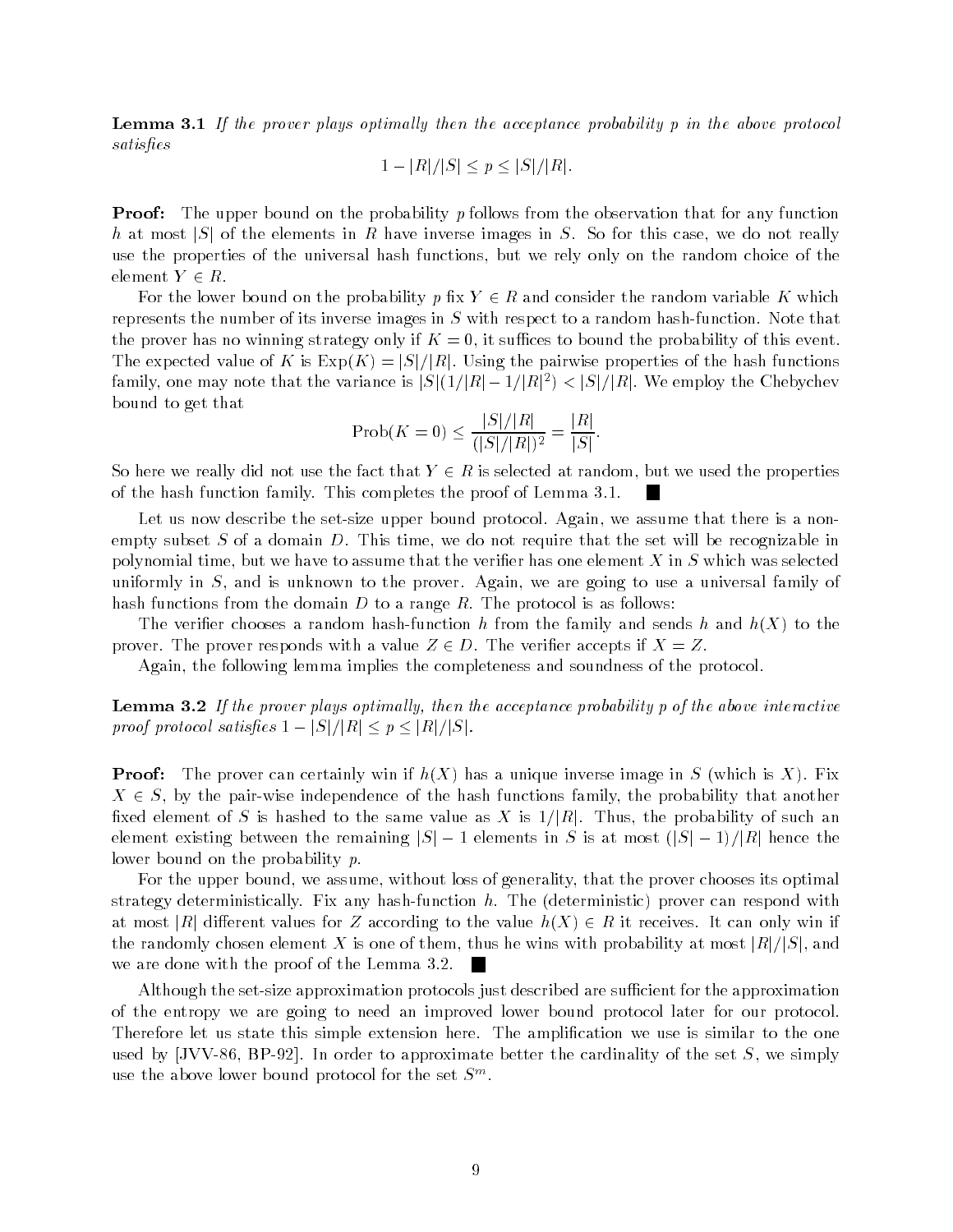**Lemma 3.3** For every  $\delta > 0$  and  $\epsilon > 0$  there is two-round interactive proof protocol for lower bounding the size of a set  $S \subset \{0,1\}^+$  in which the verifier is given a claimed lower bound s on  $|S|$ , and a black box for testing membership in S The verified tangers in polynomial time in nj mj t and t and in the furthermore and furthermore and furthermore and in the set of the set of the set of the set of the

- If is the canceled the provence can make the verified with probability at least  $\mathbf{r}$
- If it is the state that it is a make the verified with probability above the verified above the verified above

We call such a protocol a proof for  $|S| > s$  with accuracy  $\delta$  and error  $\epsilon$ .

**Proof:** We apply the protocol of Lemma 5.1 for  $S^{\cdots}$  with a polynomial time universal family of hash functions from  $\{0,1\}$   $\cdots$  to  $\{0,1\}$   $\cdots$  such sizes in By Lemma 3.1 we get that the prover can make the acceptance probability at least  $1 = (1 - \theta / 2)^{m}$  if  $|S| \geq s$  but it cannot make the verifier accept with probability more than  $(1 - \delta/2)^m$  if  $|S| \le (1 - \delta)s$ . Thus choosing  $m = |\frac{1}{\delta} \cdot \log \frac{1}{\epsilon}|$ proves Lemma 

Note that a similar improvement over the upper bound protocol would require the verifier to be given  $m$  random elements in  $S$  which are not known to the prover. This is not feasible in our case, and seems a hard demand in general. We will not use an improved upper bound protocol in this paper 

## 3.2 Approximating the entropy

We are ready now to prove Theorem 2. We begin with describing the protocol for approximating the entropy. Let us choose an approximation parameter  $\delta > 0$  and an error parameter  $\epsilon > 0$ . Take any function  $\gamma$  defined on  $\{0,1\}^*$  and let the value  $H$  be the flower or upper) bound on  $H$  ( $\gamma$ ) that the prover would like to prove 

and in a polynomial in it applyment in  $\Delta$  is to be specified later. A logic in a specified like to reduce the error by using many copies of the function  $f$ . So consider the function  $F$  defined on the m-tuples of n-bit strings  $D = \{0,1\}^{n}$  by  $F(x_1,\ldots,x_m) = \{f(x_1),\ldots,f(x_m)\}$ . For the upper bound we are going to use a universal family of hash functions  $H_{D,u}$  from  $D$  to  $\{0,1\}^n$ , where  $u = |m(n - H - \delta/2)|$  and for the lower bound protocol we shall use a universal family of mash-functions  $H_{D,l}$  from D to  $\{0,1\}$ , where  $l \equiv |m(n-H+\theta/Z)|$ .

Let us present the upper bound protocol. We present both lower and upper bound protocols. although our main result we use the lower bound protocol only. We assume that the verifier can compute  $f(x)$  and thus also  $F(X)$ . The protocol follows.

- The verifier uniformly picks a random  $X \in D$ , a hash-function  $h \in H_{D,u}$  and an element  $I \in \{0,1\}^n$ . The verifier sends  $I \{A\}$ ,  $\mu$ , and  $I$  to the prover.
- The prover responds with  $Z \in D$ .
- $\mathcal{F}$  and  $\mathcal{F}$  is the verified and  $\mathcal{F}$  and  $\mathcal{F}$  and  $\mathcal{F}$  and  $\mathcal{F}$  and  $\mathcal{F}$  and  $\mathcal{F}$  are an international and  $\mathcal{F}$  and  $\mathcal{F}$  are an international and  $\mathcal{F}$  are an international and

An intuition: This protocol is similar to the regular *lower* bound protocol. Here the prover shows that there is "enough" weight on F operated on a random point. Namely, if  $Q$  is the value of operating F on a uniformly chosen element  $X \in D$ , then Q has "many more" inverses under F. which means that the distribution generated by  $F$  is concentrated on "not many" points, and thus the entropy is "small". Note that the average size of  $F^{-+}(F(\Lambda))$  shrinks as  $H(f)$  grows. That is why we use the set-size lower bound protocol for an upper bound on  $H(f)$  and vice versa. The formal details follow later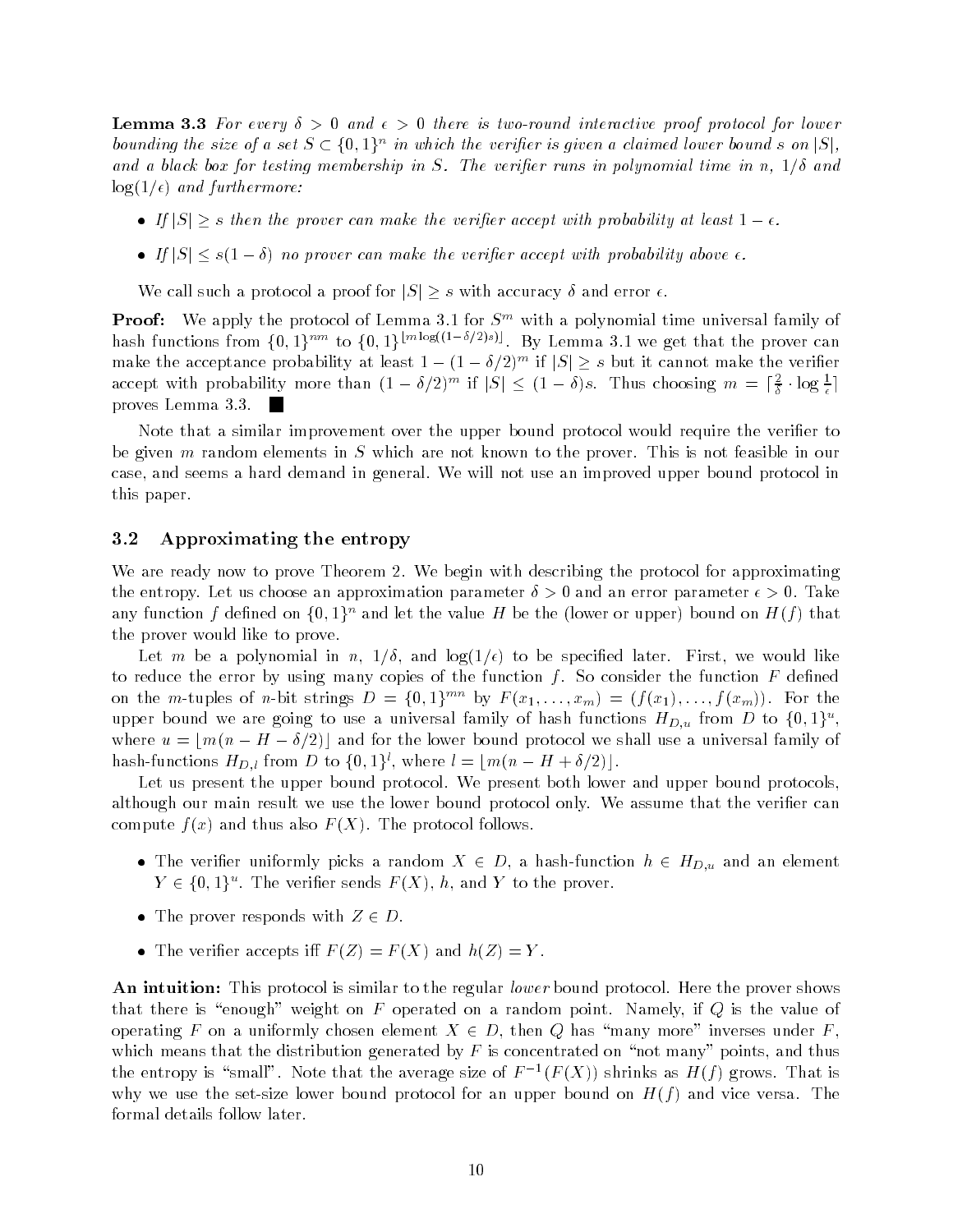Let us also present the lower bound protocol. Here we also assume that the verifier can compute  $F$ . The lower bound protocol is as follows:

- The verifier uniformly picks a random  $X \in D$  and a hash-function  $h \in H_{D,l}$ . The verifier sends  $F(X)$ , h, and  $h(X)$  to the prover.
- The prover responds with  $Z \in D$ .
- the verified and  $\mathbb{P}^1$  is the contract of the contract of the contract of the contract of the contract of

We call this protocol a proof for  $H(f) \geq H$  with accuracy  $\delta$  and error  $\epsilon$ .

An intuition: Again, this protocol is similar to the *upper* bound protocol of set sizes. The prover shows that a randomly chosen  $X \in D$  yields a point  $F(X)$  on which a "small" weight is concentrated. Therefore, the weight is partitioned into many points and the entropy is "large". The formal argument is given in the following lemma 

### **Lemma 3.4** The following holds for the above protocols:

- The verier in both protocols can be run in polynomial time in n and log  if it has black-box access to  $f$ .
- 2. If the prover plays optimally then the verifier in the upper bound protocol accepts with probability at most  $\epsilon$  if  $H(f) \geq H + \delta$  and rejects with probability at most  $\epsilon$  if  $H(f) \leq H$ .
- 3. Similarly, if the prover plays optimally then the verifier in the lower bound protocol accepts with probability at most  $\epsilon$  if  $H(f) \leq H - \delta$  and rejects with probability at most  $\epsilon$  if  $H(f) \geq H$ .

**Proof:** Clearly, the statement on the efficiency of the verification process holds, since the verifier only has to sample the domain  $\{0,1\}^{n}$ , to sample  $n \in \pi_{D,l}$  or  $n \in \pi_{D,u},$  and to compute  $n$  and  $F$  on given points. So let us concentrate on the error probabilities of the protocols.

The rst source of error in both protocols is the uniformly chosen  $\Lambda$  and  $\Lambda$  and  $\Lambda$  and  $\Lambda$ the average  $a=1/m\sum_{i=1}^{m}\log\mathrm{Prob}_y(f(y)=f(x_i))$  might deviate from its expected value, i.e., from  $-H(f)$ , by more than  $\delta/4$ . Call such a choice of X bad, and let us bound the probability of choosing a bad X using the Hoefding Inequality [Hof-63]. This inequality asserts that the probability of the average of m identically distributed independent variables deviating from the expected value by at least  $\Delta$  is at most  $2e^{-2\Delta^2 m_f r^2}$  where r is the size of the range of the random variables. We can clearly make this less than  $\epsilon/2$  by choosing  $m > 8n$  log(1/ $\epsilon$ )/0 . So this source of error contributes only  $\epsilon/2$  to the error probability. Let us continue and check the error probability that we get from the set-size lower or upper bound protocols.

In both protocols, we use the set size approximation protocols on the set  $F^{-1}(F(X))$  for the specific X chosen by the verifier. The cardinality of this set is

$$
|F^{-1}(F(X))| = \prod_{i=1}^{m} |f^{-1}(f(x_i))|
$$
  
= 
$$
\prod_{i=1}^{m} 2^n \text{Prob}_y(f(y) = f(x_i))
$$
  
= 
$$
2^{m(n+a)}
$$

where  $a$  is the empirical average defined above. Thus, if the choice of  $X$  is not bad then we get

$$
2^{m(n-H(f) - \delta/4)} < |F^{-1}(F(X))| < 2^{m(n-H(f) + \delta/4)}.\tag{2}
$$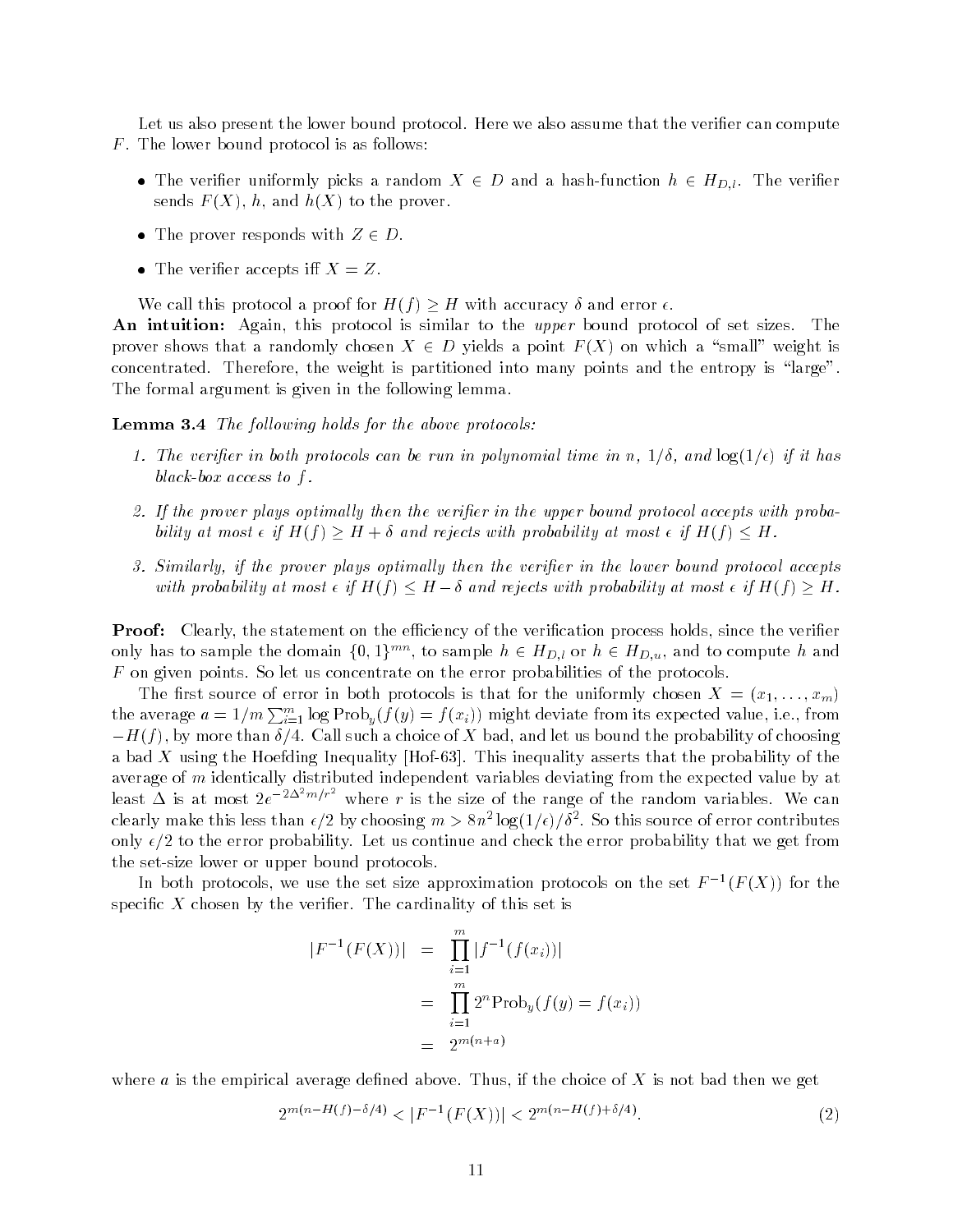Suppose  $\Lambda$  is not bad, and thus cardinality of  $F^{-1}(F(\Lambda))$  is within the bounds specified in Equation 2. If the upper bound H, claimed by the prover is valid, i.e.,  $H(f) \leq H$ , then by Lemma the verier rejects with probability at most

$$
2^{u}/2^{m(n-H(f)-\delta/4)} < 2^{-m\delta/4+1}
$$

If nowever  $H(f) > H + \delta$  then the probability of acceptance is at most  $2^{m(n-1)}(f) \leq r \leq 2^{-(m+1)}$ . . Both these errors can be made less than by matrix  $\mathcal{M}$  and  $\mathcal{M}$  is than  $\mathcal{M}$  is made less than  $\mathcal{M}$ proves the claims on the entropy upper bound protocol 

The proof for the lower bound protocol is similar. Notice that conditioned on any value  $Y =$  $F(X)$  sent by the verifier to the prover, the actual value of X is a uniformly distributed random element of the set  $F^{-+}(Y)$ . Thus the set-size *upper* bound protocol and Lemma 3.2 is applicable, and we are done with the proof of Theorem 2.

A remark on public coins: The statement of this theorem can be strengthened into an approximation procedure in AM (i.e., the verifier only having public coin tosses) by applying the standard techniques of transforming an interactive proof to an Arthur-Merlin game [GS-89] The lower bound protocol is already an Arthur-Merlin game as it does not hurt if the prover learns X. Obviously, this can not be said about the upper bound protocol 

A remark on the complexity of the function f: Merlin evaluates f only at the end of the game in the modified protocol. This allows us to use the protocol to approximate the entropy not only of polynomial time computable functions which functions and functions in form for which fixed  $\mathcal{S}^{\text{max}}$ and  $|f(x)|$  is polynomially bounded in |x|. To this end, we only have to modify the protocol so that Merlin helps Arthur evaluate the function 

A remark about perfect completeness: Finally, one can reduce the rejection probability when the bound is correct to zero by standard techniques [GMS-87] making a one-sided error Arthur-Merlin game 

## 4 An overview on the techniques in [AH-87]

The main result of this paper is that  $SKC(O(\log n)) \subset AM \cap co-AM$ . This generalizes the result of Aiello and Hastad [AH-87] stating  $SZK \subset \mathcal{AM} \cap co - \mathcal{AM}$ . Let us start by recalling the underlying techniques of this latter paper both because we are going to use some of the same techniques and to see why they don't suffice for our purposes.

## The ideas in  $\mathbb{R}^n$  is a function of  $\mathbb{R}^n$  in  $\mathbb{R}^n$  in  $\mathbb{R}^n$  in  $\mathbb{R}^n$  in  $\mathbb{R}^n$

The proof in [AH-87] is as follows. First, they present a property of the simulation that holds if and only if  $x \in L$ . Their proof then contains two parts: First they prove that indeed this property characterizes the case  $x \in L$  versus the case  $x \notin L$ , and second they show how this property can be proven in AM 

The property involved is actually the size of a relative entropy. They consider two distributions: The distribution of conversations output by the simulator and the distribution of conversations output by the interaction of the original verifier V with the simulation based prover  $P_M$  (see Subsection  They show that if x L then the relative entropy HMjjPM- V  is zero for perfect zero knowledge as the two distributions actually coincide (and it is "small" for statistical  $\mathcal{H}$  is a set of the much interesting if the weight if  $\mathcal{H}$  is a set of the weight in M is  $\mathcal{H}$  is a set of the weight in M is a set of the weight in M is a set of the weight in M is a set of the weight in M i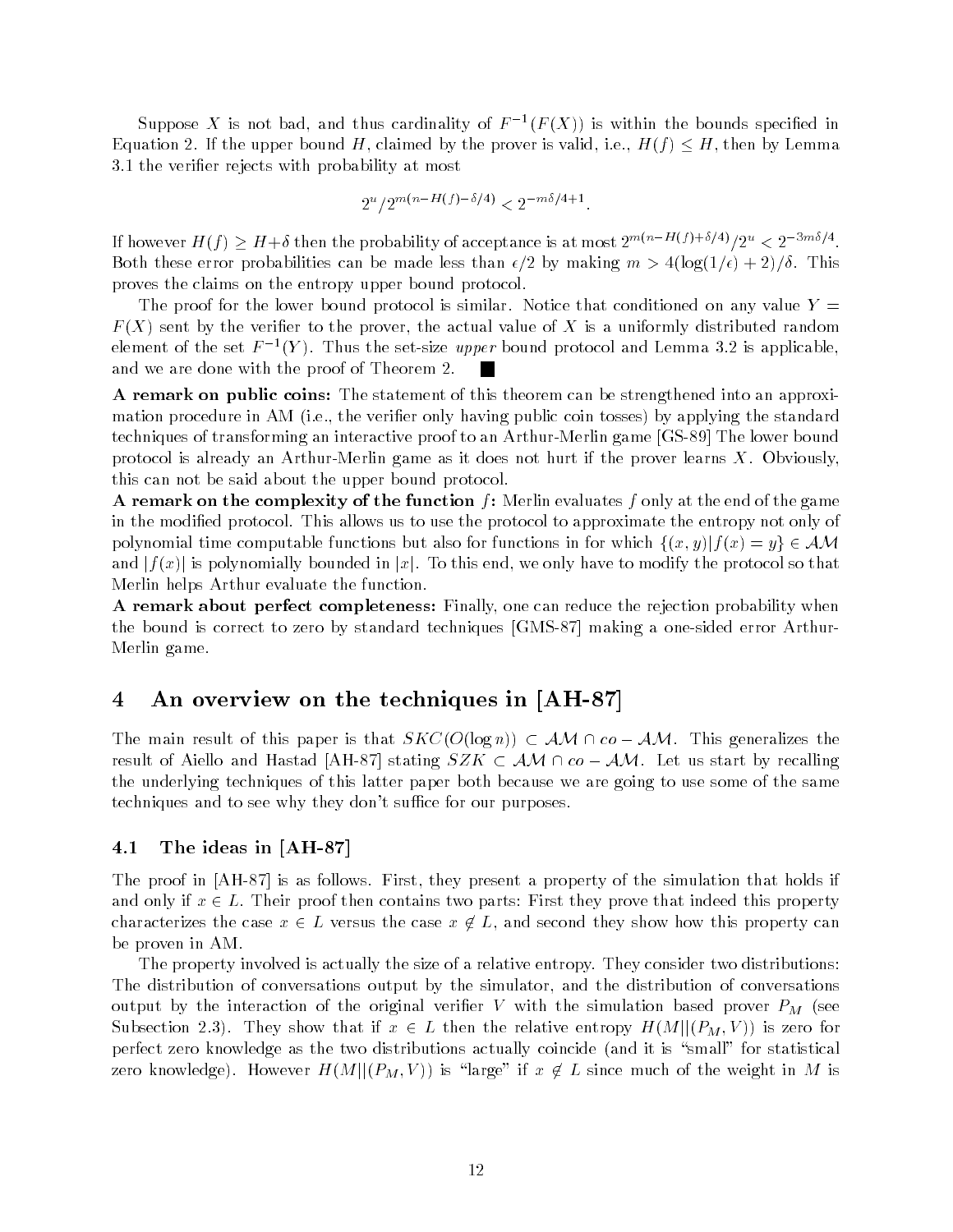concentrated on the set of accepting transcripts<sup>-</sup> and that set has negligible weight in  $(P_M,V)$ . Recall that by the definition of relative entropy:

$$
H(M||(P_M, V)) = \sum_{c} \text{Prob}_{M}[c] \cdot \log \frac{\text{Prob}_{M}[c]}{\text{Prob}_{(\text{P}_M, V)}[c]}.
$$

We use the notations of Subsection 

It is shown in [AH-87] how to prove that this related entropy is big or small in AM. Using approximation of the entropy described in Section we can o-er a more compact presentation of that protocol 

Recall Equation from Subsection For any valid transcript c it holds that

$$
Prob_{(P_M,V)}[c] = 2^{-t(n)} \cdot \prod_{i=1}^{\frac{d(n)-1}{2}} \frac{Prob_M[c_{2i}]}{Prob_M[c_{2i-1}]},
$$

where  $t(n)$  is the number of random bits used by the verifier V and  $d(n)$  is the number of rounds in the protocol 

Assuming that the simulation only gives valid transcripts we may rewrite the relative entropy

$$
H(M||(P_M, V)) = \sum_{c} \text{Prob}_{M}[c] \log \frac{\text{Prob}_{M}[c]}{\text{Prob}_{(P_M, V)}[c]}
$$
  
= 
$$
\sum_{c} \text{Prob}_{M}[c] (\log \text{Prob}_{M}[c] + t(n) - \sum_{i=1}^{d-1} (-1)^i \log \text{Prob}_{M}[c_i])
$$
  
= 
$$
t(n) + \sum_{i=1}^{d} (-1)^i H(c_i).
$$

Here  $H(c_i)$  is the entropy of the first i messages generated by M. So it remains to notice that these  $d(n)$  entropies can be approximated in parallel in AM, which follows from Theorem 2.

We remark that the entropy approximations we presented are most accurate and therefore, we do not need to reduce the error probability of the original protocol in order to apply this technique The error probability had to be reduced in [AH-87] since they used approximations on set sizes which were much less accurate 

## 4.2 Generalizing these techniques

Let us consider what happens with the relative entropy HMjjPM- V  if the knowledge complexity is not zero but logarithmic. It is still big in the case  $x \notin L$  for similar reasons. However if  $x \in L$ ,  $\mathbf{f}$  that know the distribution generated by the distribution generated by the simulator has simulated by the simulator has  $\mathbf{f}$ to be identical to the one generated by  $P$  and  $V$  and the rest is arbitrary. This "bad half" of the distribution  $\mathbf{u}$  and a single transcript c for which Probability c for which  $\mathbf{u}$  $\Pr{\text{top}}(P_M, V)[C] \equiv Z^{-\alpha}$  thus making  $H(M||(F_M, V))$  big although  $x \in L$ . Therefore, this relative entropy is not able to distinguish between  $x \in L$  and  $x \notin L$ .

Note that in our example there is one (or a few) bad conversations that make the relative entropy become large. We can express the relative entropy as an expectation expression:

 $\mathbb{H}^{\mathcal{P}}$  (iii)  $\mathcal{M}$  ,  $\mathcal{P}$  (  $\mathcal{P}$  )  $\mathcal{P}$  =  $\mathcal{P}$  (iii)  $\mathcal{P}$  (iii)  $\mathcal{P}$  (iii)  $\mathcal{P}$  (iii)  $\mathcal{P}$  (iii)  $\mathcal{P}$  (iiii)  $\mathcal{P}$ 

<sup>&</sup>lt;sup>1</sup>The concentration of many accepting conversations in the output of the simulator is not a must, but if this is not the case, then the verifier can verify that  $x \notin L$  without interaction with the prover simply by invoking the efficient simulator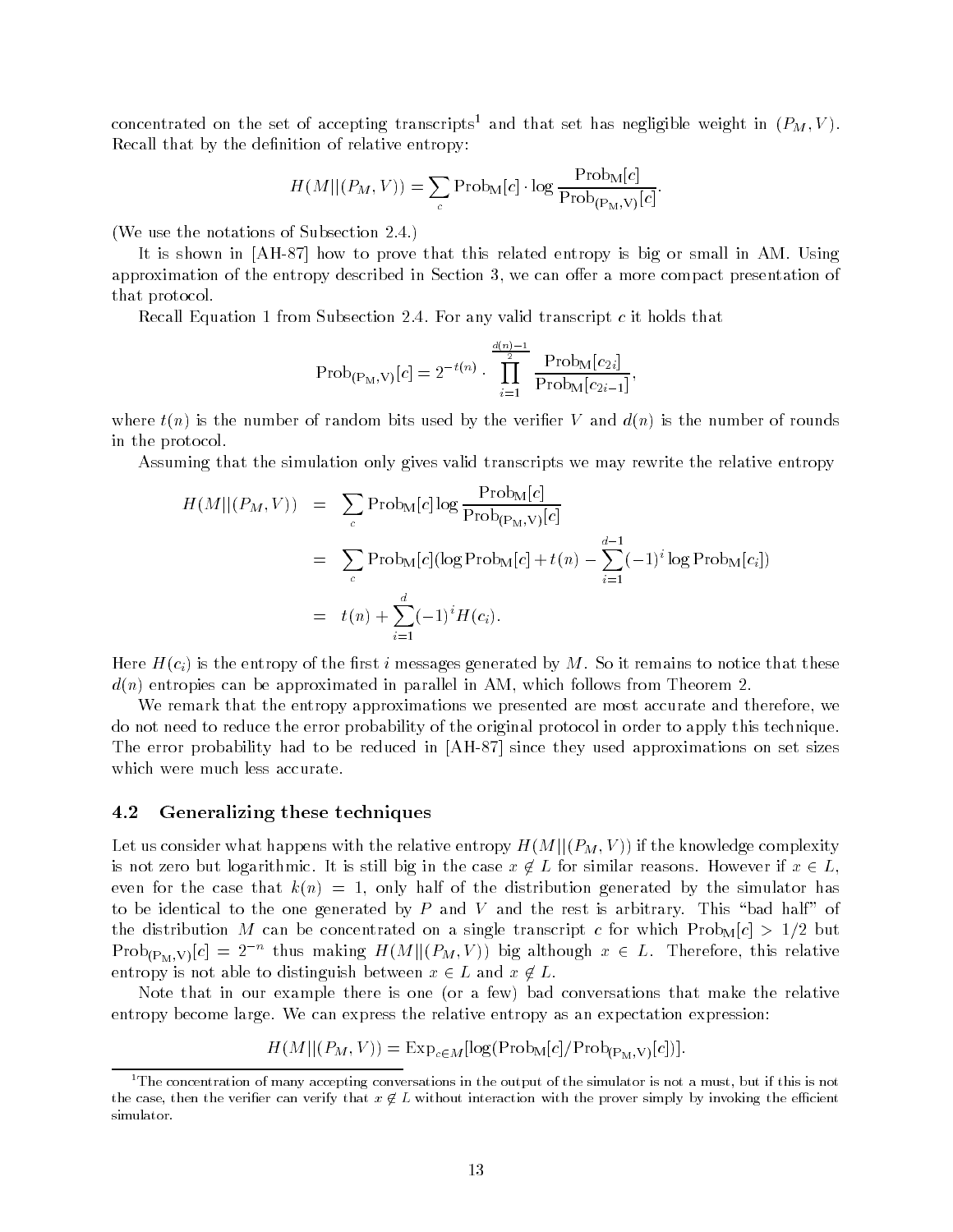We are going to claim that even though approximating the expected value is not helpful, approximating the tail of the involved distribution will do the work 

are the comparative part of the distribution of the part that really simulates p- p- p- p- p- p- p- p- p- p- p of mostly accepting transcripts c, and for most of them  $\text{Prob}_{M}[c]/\text{Prob}_{(P_M,V)}[c]$  is limited. This is easy to see for the real interaction  $\setminus$  -  $\setminus$   $\setminus$   $\setminus$   $\setminus$  is the fraction Problem but it requires  $\setminus$ and involved calculation for the interaction  $\mathcal{N}$  interaction  $\mathcal{N}$ 

if it is mostly regarded to the mostly regeres of many accepting transcripts in the M outputs many accepting tr then  $\text{Prob}_{M}[c]/\text{Prob}_{(P_M,V)}[c]$  is very big for most of them. See the easy argument in the next section.

These observations lead us, in order to separate between the case of  $x \in L$  and the case of  $x \notin L$ , to consider the probability that a conversation c output by M is accepting and has a small ratio Prob<sub>M</sub>[c]/Prob<sub>(P<sub>M</sub>,V<sub>1</sub>[c]. This probability will be substantially bigger in the case  $x \in L$  than</sub> in the case  $x \notin L$ . see Section 5 below.

## The di erence between <sup>x</sup> <sup>L</sup> and <sup>x</sup> <sup>L</sup>

In this section we introduce a measure and prove that it separates  $x \in L$  from  $x \notin L$ . In the following sections we explain how to use this measure in the case of logarithmic knowledge complexity in order to show that  $x \in L$  (or  $x \notin L$ ) in a constant round interactive proof. Thus, we get that  $L \in \mathcal{AM}\cap$ co $-\mathcal{AM}$ . We will also use this measure to show that a language with an interactive proof in which the error probability is smaller than  $Z^{-(\infty,\infty)}$  , where  $\kappa(n)$  is the knowledge complexity of the interactive proof) is in the third level of the polynomial time hierarchy. Let us state the separation lemma 

Lemma Let P- V be an interactive proof for a language L Let n be the error probability and  $k(n)$  be the knowledge complexity of this proof. Let M be the corresponding simulator and  $P_M$  the simulation based prover.

1. If  $x \notin L$  then for any  $b > 0$  we have:

$$
\text{Prob}_{\text{M}}\left[c \text{ is valid accepting and } \frac{\text{Prob}_{\text{M}}[c]}{\text{Prob}_{(\text{P}_{\text{M}}, \text{V})}[c]} \le b\right] \le \epsilon \cdot b
$$

2. Whereas if  $x \in L$  then

$$
Prob_M\left[c \text{ is valid accepting and } \frac{Prob_M[c]}{Prob_{(P_M,V)}[c]} \le 2^{k(n)+2}\right] \ge 2^{-k(n)-2}
$$

refers to the complete three control which we have a controlled province the control of the control of the cont lemma. Let A be the set of valid accepting conversation for which the ratio is small. Namely, for all  $c \in A$ , we have

ProbMc ProbPMVc b

We have to show that  $\mathrm{Prob}_{M}[A]$  is small.

First, by the definition of  $A$ , we know that

$$
Prob_M[A] \le Prob_{(P_M,V)}[A] \cdot b \tag{3}
$$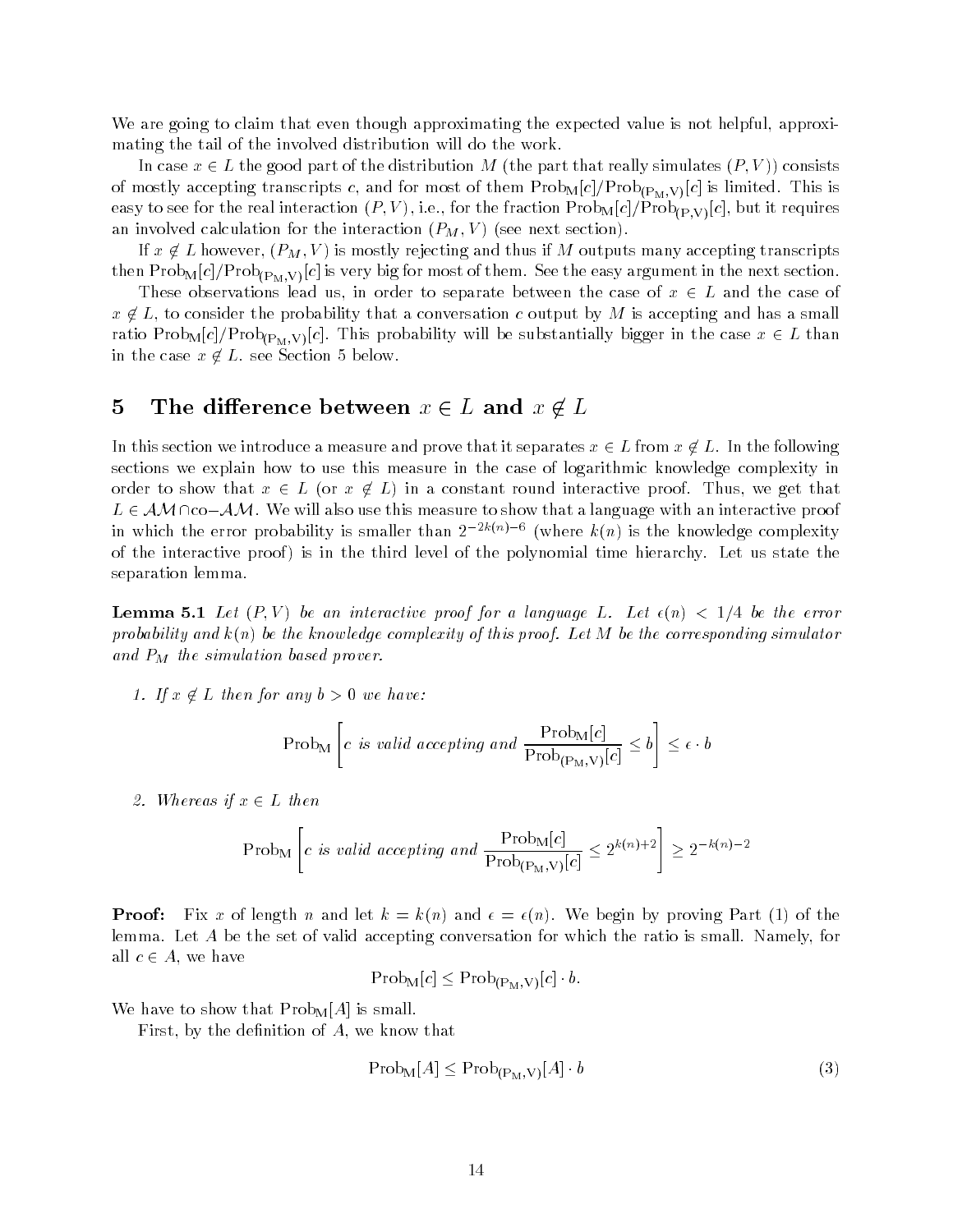(simply sum over all conversations in  $A$ ). We know that since the conversations in  $A$  are accepting and since, by the soundness property of the interactive proof, no prover is able to convince the verifier to accept with probability greater than  $\epsilon$ , then we have

$$
\mathrm{Prob}_{(\mathrm{P}_{\mathrm{M}},\mathrm{V})}(A) \le \epsilon. \tag{4}
$$

computer is a new to the Equation of the Gallery and Milesimeters are needed for Part Problems and the second lemma 

For Part 2 of the lemma we need a general tool connecting the distribution generated by the original prover P and the verifier V to the distribution generated by  $P_M$  and V. Lemma 5.2 establishes this connection. This lemma is implicit in  $[GOP-94]$ .

 $\mathbb{L}$  . Let  $\mathbb{L}$  be a sample and  $\mathbb{L}$  and  $\mathbb{L}$  and  $\mathbb{L}$  and  $\mathbb{L}$  any set  $\mathbb{L}$  and  $\mathbb{L}$  and  $\mathbb{L}$ A of conversations it holds that

$$
Prob_{(P_M,V)}[A] \geq (Prob_{(P,V)}[A])^{2} \cdot 2^{-k(n)}.
$$

For self containment, we provide the proof in Appendix A. Let us now use it to finish the proof of Part 2 of Lemma  $\circ$ .1. Consider the set  $A$  for which the ratio in the lemma is big. Namely, let  $A'$  consist of the transcripts c for which

$$
\frac{\text{Prob}_{M}[c]}{\text{Prob}_{(P_M,V)}[c]} \ge 2^{k+2}
$$

By the definition of the set  $A'$  (i.e., we sum over all conversations in  $A'$ ), we get

$$
Prob_M[A'] \ge Prob_{(P_M,V)}[A'] \cdot 2^{k+2}
$$
\n<sup>(5)</sup>

Using Lemma  $5.2$  we get that

$$
\mathrm{Prob}_{(\mathrm{P}_{\mathrm{M}},\mathrm{V})}[A'] \ge (\mathrm{Prob}_{(\mathrm{P},\mathrm{V})}[A'])^2 \cdot 2^{-k} \tag{6}
$$

Combining Equation 5 and Equation 6 we get

$$
Prob_{(P,V)}[A'] \le \sqrt{Prob_M[A']}/2 \le 1/2. \tag{7}
$$

Let  $A$  be the set of conversations that is mentioned in the lemma. Namely, the set of valid and accepting transcripts for which

$$
\frac{\text{Prob}_{\mathbf{M}}[c]}{\text{Prob}_{(\mathbf{P}_{\mathbf{M}},\mathbf{V})}[c]} \leq 2^{k(n)+2}.
$$

Note that A is not the complement of  $A'$  since in A we require that the conversations will be valid and accepting  $\mathcal{U}$  in the original interaction  $\mathcal{U}$  and only  $\mathcal{U}$  and only  $\mathcal{U}$ accepting. Therefore,

$$
Prob_{(P,V)}[A] \ge 1 - Prob_{(P,V)}[A'] - \epsilon \ge \frac{1}{2} - \epsilon \ge \frac{1}{4}.
$$

We conclude by recalling that there is a subspace of density at least k in the simulation is identical to the interaction between  $P$  and  $V$  and thus

$$
Prob_M[A] \ge 2^{-k} \cdot Prob_{(P,V)}[A] \ge 2^{-k-2}
$$

**In the first** 

and we are done with the proof of Part 2000 of Partners of Lemma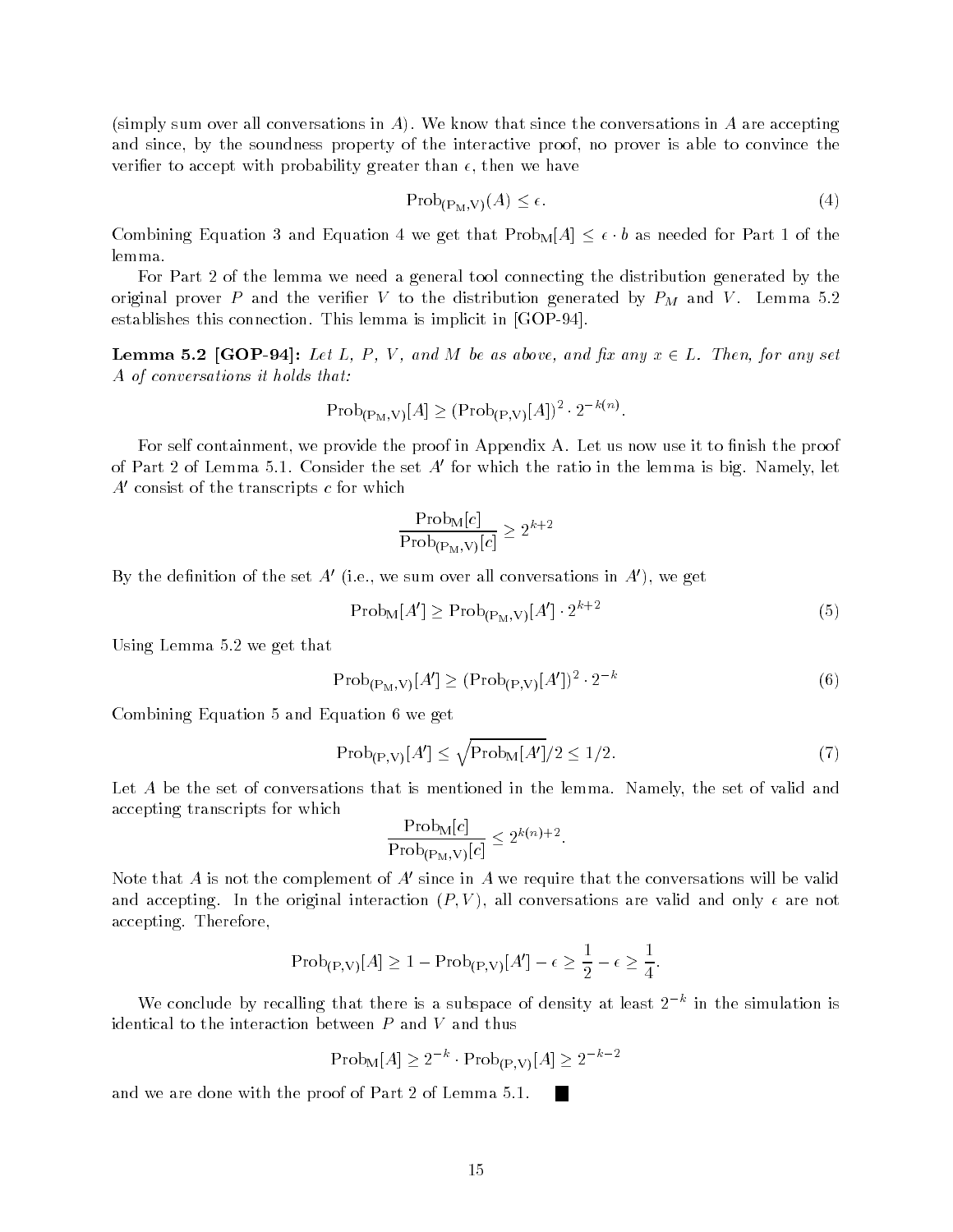## The main theorem

We now use the above machinery to introduce a constant round interactive proof for the language L or its complement. Using [GS-89, BM-88], we get that L is in  $\mathcal{AM} \cap \text{co-}\mathcal{AM}$ . Formally, we prove the following theorem 

### Theorem

$$
\mathcal{SKC}(O(\log n)) \subseteq \mathcal{AM} \cap \text{co-}\mathcal{AM}
$$

We will only show that

$$
\mathcal{P}\mathcal{K}\mathcal{C}(O(\log n)) \subseteq \mathcal{AM} \cap \text{co-}\mathcal{AM}
$$

since it was shown in GoP see Theorem in GoP see Theorem in GoP see Theorem in GoP see Theorem in GoP see Theorem in GoP see Theorem in GoP see Theorem in GoP see Theorem in GoP see Theorem in GoP see Theorem in GoP see T

$$
\mathcal{SKC}(O(\log n)) = \mathcal{PKC}(O(\log n)).
$$

We remark that the theorem in [GOP-94] only applies for the honest verifier simulation, but it suffices for us since we are only using the simulation of the honest verifier.

So let us begin by recalling the setting. We have a language L which is in  $\mathcal{PKC}(k(n))$  for some along the property there is an interactive proof proof is an interactive model in the simulator of the si M which runs efficiently and outputs a distribution on conversations between P and V. We also consider the distribution of conversations generated by an interaction between the simulation based prover  $P_M$  and the original verifier V (see Section 2).

Let A be the set of conversations c which are valid and accepting We use Lemma with  $b = 2^{n_1(n_2)}$  to obtain the following separation:

If  $x \notin L$  then

$$
\text{Prob}_{\mathcal{M}}\left[c \in A \quad \wedge \quad \log \frac{\text{Prob}_{\mathcal{M}}[c]}{\text{Prob}_{(\mathcal{P}_{\mathcal{M}}, \mathcal{V})}[c]} \le k(n) + 3\right] \le \epsilon \cdot 2^{k(n) + 3} \tag{8}
$$

Whereas if  $x \in L$  then

$$
\text{Prob}_{\mathcal{M}}\left[c \in A \quad \wedge \quad \log \frac{\text{Prob}_{\mathcal{M}}[c]}{\text{Prob}_{(\mathcal{P}_{\mathcal{M}}, V)}[c]} \le k(n) + 2\right] \ge 2^{-k(n)-2} \tag{9}
$$

Notice that the probability is a polynomial fraction in one case and it is negligible in the other 

In our protocol the new verifier  $V'$ , with the help of the new prover  $P'$ , approximates the The conversation c is valid, it is accepting, and log  $\frac{\text{Prob}_{M}[c]}{\text{Det}_{L}^{\text{max}}} \leq k(n) + 2$ . The verifier V' does  $\frac{1}{\text{Prob}_{(P_M, V)}[c]} \leq \kappa(n) + 2$ . The verifier *V* does that by running the simulator  $M$  a large (yet polynomial) number of times, and checking what is the fraction of the conversations that satisfy these conditions The probability that the simulator outputs such a conversation is then very well approximated by the fraction of the actual output conversations that satisfy these properties 

It is easy to check if a conversation is valid and accepting but in order to approximate  $\mathrm{Prob}_\mathrm{M}[c]$ and Prob<sub>(PMV)</sub>[c], the verifier needs the prover's help. The approximations of these probabilities will translate into approximations of set sizes. Actually, approximating  $\text{Prob}_{M}[c]$  will require one set approximation, and approximating  $\text{Prob}_{(P_M, V)}[c]$  will require approximations of  $d(n)$  sets (where  $d(n)$  is the number of rounds in the interaction). Since we only know how to approximate set sizes (and not how to compute them exactly) in a constant round interaction of  $P'$  and  $V'$ , we really erence in the distribution in the separation in the thresholds property in the qualities of India is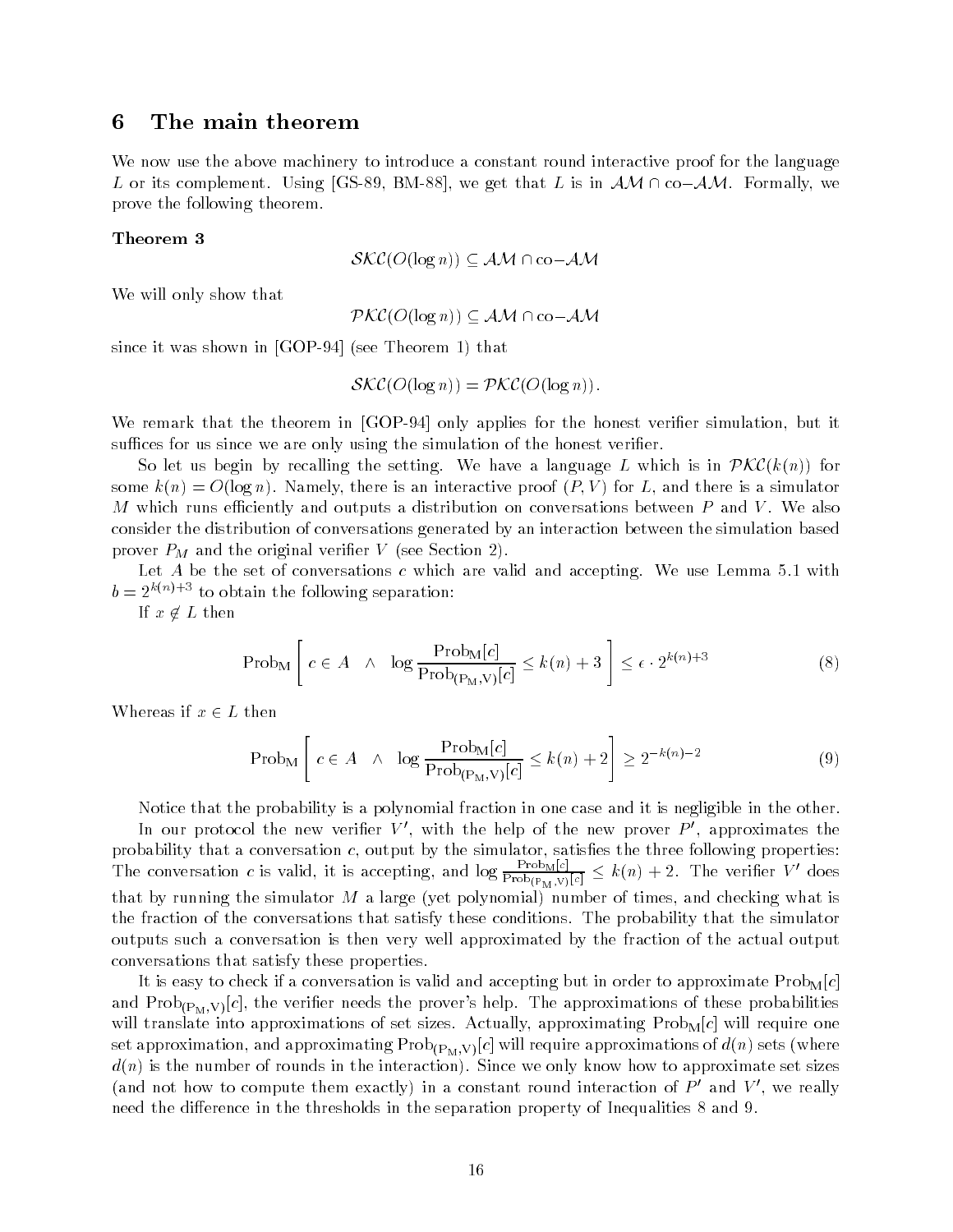We are going to approximate the sizes of the sets involved in the following way. The prover will state the size of the set, and then he will prove corresponding lower and upper bounds. As explained in Section 3, lower bounds (and even accurate ones) are easy to get. The verifier only has to be able to recognize elements in the sets involved and this will turn out easy. However, there is a problem with the upper bounds, in order to get upper bounds, we must let the verifier have a "hidden" random element in each of the sets that have to be bounded. As it turns out, the random seed of M producing the conversation c is such an element for any of the  $d(n)$  sets that are involved in this computation. Unfortunately, this hidden random element can only be used once. After that, the seed is not hidden anymore, and cannot be used for all the other sets.

To solve this, we begin by "believing" the prover instead of checking the upper bounds. Namely, we check all lower bounds on the stated sizes and we do not check any upper bound. We use the given values in the protocol as if they were verified. After that, we check that "most" of them were "almost" correct in the following manner. We use all the given set sizes to compute a related entropy. This is a second use of these values, but now we don't have to trust the outcome. We can actually check it since we know how to approximate the entropy using Theorem 2. Since the cheating prover cannot cheat in the lower bounds, then all his cheatings have to be biased into stating smaller set sizes than the sizes actually are This bias would lead to a wrong entropy calculation and later to rejection 

In order to present the protocol, let us first explain how the probabilities  $\mathrm{Prob}_{\mathrm{M}}[c]$  and  $\mathrm{Prob}_{(\mathrm{P_{M}},\mathrm{V})}[c]$ are stated in terms of set sizes. As in the proof of Lemma 5.2 we define  $\Omega$  to be the set of the possible random tapes of the simulator M and for a prefix of a conversation h let  $\Omega_h$  be all the random tapes with which M outputs a conversation starting with h. Clearly,  $\text{Prob}_{M}[c] = |\Omega_c|/|\Omega|$ Using Equation from Subsection one gets that for valid transcripts c

$$
\operatorname{Prob}_{(\mathrm{P}_{\mathrm{M}},\mathrm{V})}[c] = 2^{-t(n)} \cdot \prod_{i=1}^{\frac{d(n)-1}{2}} \frac{|\Omega_{c_{2i}}|}{|\Omega_{c_{2i-1}}|},
$$

where  $t(n)$  is the length of the random tape of V,  $d(n)$  is the number of messages exchanged by P and V and  $c_i$  denotes the *i*-message prefix of c. Denoting the length of the random tape of M by  $t'(n)$  we have  $|\Omega| = 2^{t(n)}$  and for valid transcripts c

$$
\log \frac{\text{Prob}_{M}[c]}{\text{Prob}_{(P_{M},V)}[c]} = t(n) - t'(n) - \sum_{i=1}^{d(n)} (-1)^{i} \log |\Omega_{c_{i}}|.
$$
 (10)

It remains to approximate the sizes of the sets ci for all <sup>i</sup> - - -dn 

Let us set the following parameters. The probability of error is set to  $\epsilon_0 = z^{-\alpha}$  , the quality of approximations is set to  $\delta = 2^{-\kappa(\gamma-\gamma)}(a(n))^{\tau}$ , and the number of simulator conversations that we check is  $\ell = |n(\ell(n))| / \delta$  . Notice that as a function of  $n \epsilon_0$  is negligible,  $\delta$  is a polynomial fraction and a polynomial and all and all and a polynomial contracts of the set of the set of the set of the set of the

### The protocol for recognizing  $L$  on input  $x$

**The verifier** V picks  $\ell$  random conversations  $c^*, \ldots, c^*$  from the distribution generated by M and sends them to  $P'$ .

The prover  $P'$  states the numbers  $\omega_i^s$  (claimed to be the sizes of  $\Omega_{c_i^j})$  for all  $i=1,2,\ldots,d(n)$  and  $\eta=1,\ldots,\ell.$  Then, he proves to the verifier V  $'$  that  $\omega_i^s$  is a  $\iota$  and the size of the size of the size of the set of the set of the size of the size of the set of the set of the set of the set of the set of the set of the set of the set of the set of the set of the set of the set company of the company of the company of  $f \colon A \to A$  and  $f \colon A \to A$  and  $f \colon A$  and  $f \colon A$  are done in parallel according to  $A$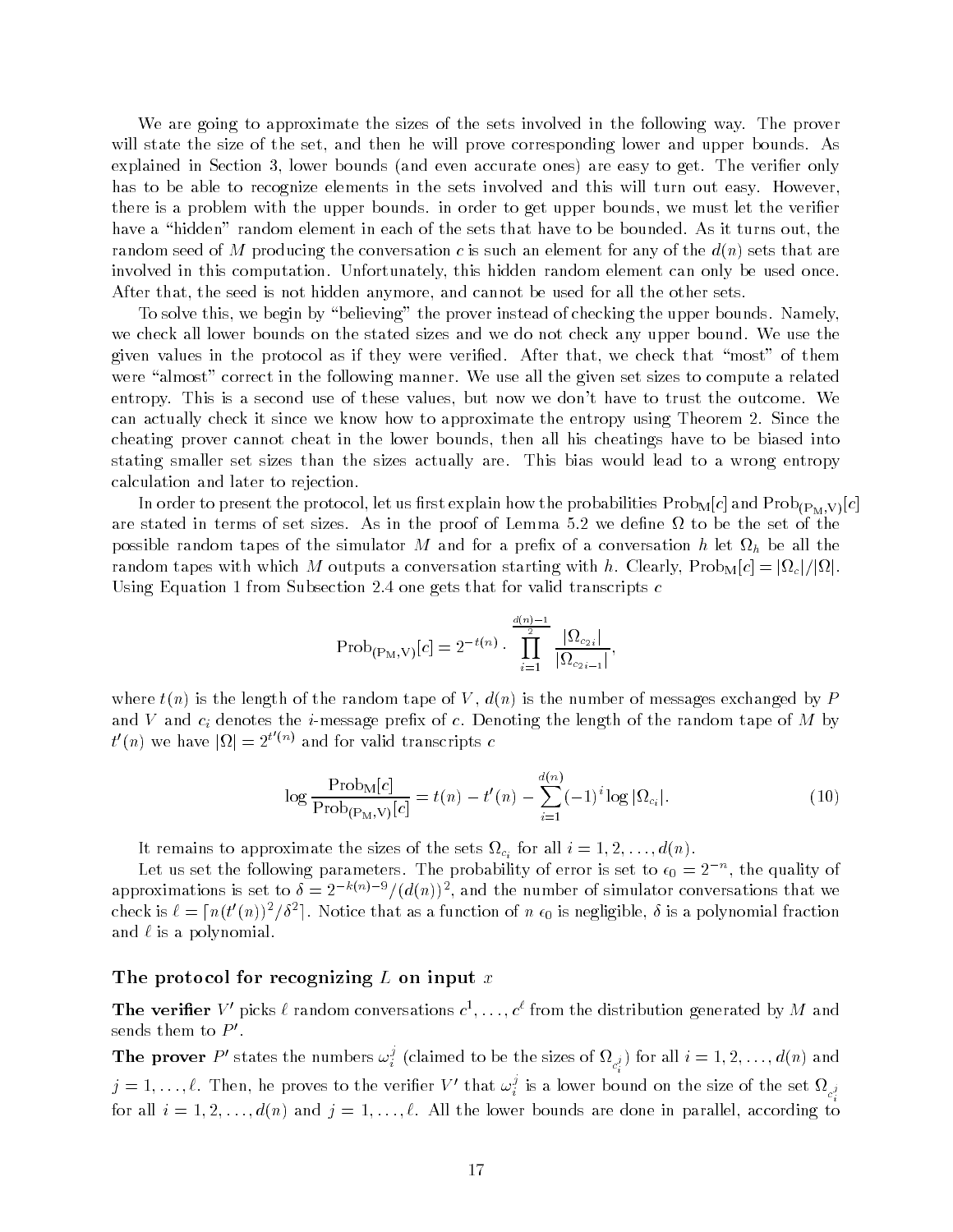the protocol of Lemma 3.35, and with accuracy  $\sigma$  and error probability  $\epsilon_0.$  If the prover fails to prove any of the bounds, then the verifier rejects and halts.

**The verifier** v computes, for each of the conversations  $c^*$  ( $\eta = 1, 2, \ldots, l$ ) an approximation of  $\log(\mathrm{Prob}_M[c^j]/\mathrm{Prob}_{(P_M,V)}[c^j])$  by computing  $v_j=t(n)-t'(n)-\sum_{i=1}^{u(n)}(-1)^i\log\omega_i^j$ . Then the verifier counts the number of conversations which are valid and accepting and for which  $v_j \leq k(n) + 2.5$ . It rejects if this number is below  $\ell\cdot 2^{-\kappa(\kappa)-3}$ . Next, the verifier uses the values  $\omega_i^s$  stated by the prover to compute for each round  $i$   $(1\leq i\leq d(n))$  the empirical entropy  $h_i=1/\ell(n)\sum_{i=1}^l(t'(n)-\log\omega_i^j).$ 

Finally, the prover P' proves that  $h_i - \delta$  is a lower bound on the entropy  $H(c_i)$  for each round i is the random variable city of the random variable city of the simulator and the simulator material to the simulator M truncated to the simulator material of the simulation of the simulator material of the simulator of t the first i rounds. He proves these lower bounds using the protocol of Theorem 2  $d(n)$  times in parallel to prove that  $h_i - \delta \leq H(c_i)$  with accuracy  $\delta$  and error  $\epsilon_0$ . If any of these protocols ends in rejection then the verifier rejects. Otherwise, it accepts.

## The protocol for  $\overline{L}$ :

The protocol for  $\overline{L}$  is actually the same protocol except that we reverse the rule for rejection in the third part of the protocol for  $L$ . The modified verifier rejects if the number of indices  $j$  for which  $c_j$  is valid and accepting and  $v_j \leq \kappa(n) + 2.5$  is greater than  $\ell \cdot 2^{-(n+1)/2}$ .

In order to prove Theorem  $3$  it is enough to prove the following lemma.

**Lemma 6.1** The above protocol is a constant round interactive proof for  $L$  while the modified protocol is a constant round interactive proof for the complement of  $L$ .

**Proof:** Clearly the protocol has a constant number of rounds since the protocols for bounds on set sizes and the entropy value can be performed in a constant number of rounds. Let us go on and prove the soundness and completeness properties of this interactive proof. Since  $k(n)$  is  $O(\log n)$ and  $\epsilon(n)$  is negligible, we may assume in what follows that  $\epsilon(n) < 2^{-\epsilon_{\text{max}}}$  . This is true for large enough  $n$ .

A common source of error for both protocols and for both soundness and completeness comes from the possibility that the number of "good" conversations output by the simulator is far from its expected value. Namely, for  $x \in L$ , the frequency of the conversations c that are valid, ac- $\mathcal{L}_{\mathbf{r}}$  and the state  $\mathcal{L}_{\mathbf{r}}$  and  $\mathcal{L}_{\mathbf{r}}$  is the  $(\mathbf{r}^{\mathbf{w}}\mathbf{w}^{\mathbf{r}})^{\mathbf{r}}$  and  $(\mathbf{r}^{\mathbf{w}}\mathbf{w}^{\mathbf{r}})^{\mathbf{r}}$  and  $(\mathbf{r}^{\mathbf{w}}\mathbf{w}^{\mathbf{r}})^{\mathbf{r}}$  and  $(\mathbf{r}^{\mathbf{w}}\mathbf{w}^{\mathbf{r}})^{\mathbf$ output by M is substantially di-erent from the actual probability of such a conversation being output by More and Chernoical bound and the probability of the distribution of the distribution of the least o  $2e^{-2\sigma^2t}$ . Notice that this error probability is negligible. The same argument applies for  $x \notin L$  and the di-erence between the actual and empirical probability of valid accepting conversations with  $\log(\mathrm{Prob}_{M}[c]/\mathrm{Prob}_{(P_{M},V)}[c]) \leq k(n) + 2.$ 

a similar source of the possibility that form is some in the some international entropy in the empirical entropy  $H_i=1/\ell\sum_{j=1}^t(t'(n)-\log|\Omega_{c_i^j}|)$  is far from the real entropy  $H(c_i)$ . As in Section 3 we use Hoefding  $\sim$  contracts to the contract of the contracts of the contracts of the contracts of the contracts of the contracts of the contracts of the contracts of the contracts of the contracts of the contracts of the contracts of inequality to bound the probability of this difference exceeding  $\delta$  by  $2e^{-2\delta^{-\epsilon}/(\ell-(n))}$ . This error probability is also negligible 

We can a choice of the random conversations  $c^j$   $\{j = 1, 2, \ldots, \ell(n)\}$  bad if any of the above discrepancies occur. The probability of the verifier getting a bad set of conversations when invoking the simulator in the first step is negligible.

<sup>-</sup>Good lower bound protocols in AM are well known. For self containment, we include one in Section 3.  $\,$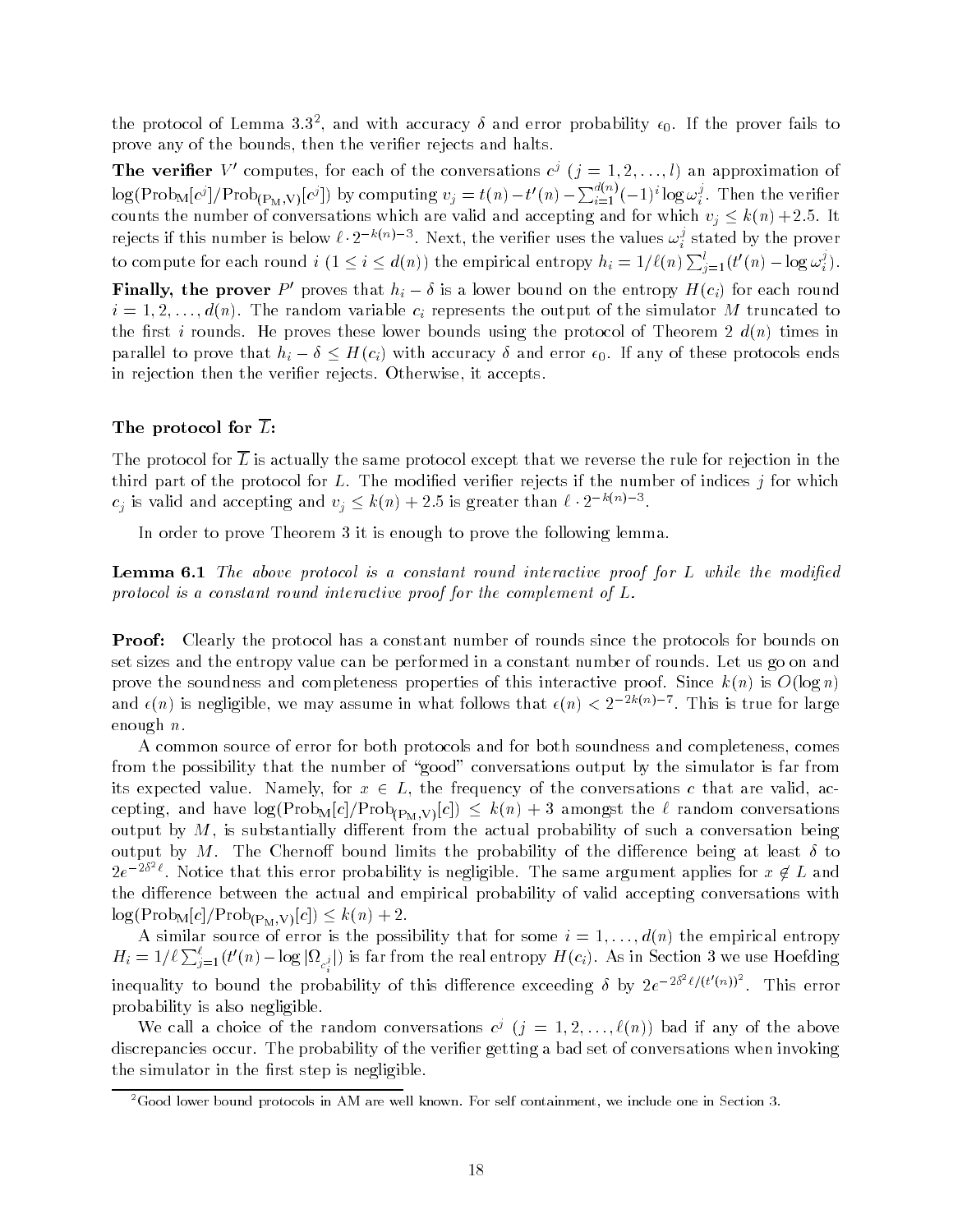We begin with the completeness property of the protocol for  $L$ . So suppose we apply this protocol on an input  $x \in L$ . If the choice of the conversations is not bad and the prover gives the correct values  $\omega_i^s=|\Omega_{c_i^j}|$  then by Inequality 9 rejection can come only from errors in the set size rower bound protocols or the entropy lower bound protocols. Since we run only it is mystificated protocols and since the probability to make an error in any of them is at most  $\epsilon_o = z^{-\alpha}$ , then the probability of such errors in the probability of complete the proof of complete the proof of complete the proof the protocol for  $L$  is similar using Inequality 8.

We now turn to proving the soundness. Consider again the protocol for  $L$  but this time on an input x Suppose that the set of the set of the set of the set of the simulator is not bad  $\Gamma$ prover has three possible strategies when stating the values  $\omega_i^i$  .

Possibility 1: The values  $\omega_i^q$  stated by the prover contain one value which is a little higher than it should be: The first cheating strategy is when the prover states the values  $\omega^s_i$  $i\in I \leq i \leq d(n),\, 1\leq j \leq \ell(n))$  such that one of them satisfies  $\omega_i^*> (1+\delta)|\Omega_{c_i^j}|$  in this case, he passes company of the company of the company of the lower bound protocol with the verified probability at most  $\mathbf{M}$  at most  $\mathbf{M}$  assume  $\mathbf{M}$ that for all the values  $\omega_i^s$  stated by the prover it holds that  $\omega_i^s< (1+o)|\Omega_{c_i^j}|,$  i.e., the stated values are never too high 

Possibility 2: The values  $\omega_i^s$  stated by the prover contain a fraction  $15\delta d(n)$  being somewhat lower than they should be. A second possibility is that the prover states the numbers  $\omega_i^s$  such that out of the  $\ell(n)\cdot d(n)$  numbers  $\omega_i^s$ , there are 150 $d(n)^s\ell(n)$  which are smaller by a factor of 2  $f^{(\alpha_0(n))}$  than the size of  $\Omega_i^s$ . In this case, there must be a round  $i$   $(1 \leq i \leq d(n))$ for which  $\omega_i^s < 2^{-i\gamma(\circ\omega(\cdot\cdot\cdot))}|\Omega_{c_i^j}|$  for at least  $1$ 50 $d(n)\ell(n)$  numbers out of the  $\ell(n)$  possible indices  $j$ .  $\sim$  contracts to the contract of the contracts of the contracts of the contracts of the contracts of the contracts of the contracts of the contracts of the contracts of the contracts of the contracts of the contracts of Since the first possibility does not hold, we also know that  $\omega_i^* < (1+o) \vert \Omega_{c_i^j} \vert$  for all the values  $\omega_i^*.$ company of the company of the company of In this case, the verifier approximation  $h_i$  is far from the real empirical entropy  $H_i$ :

$$
h_i = \frac{1}{\ell(n)} \sum_{j=1}^{\ell(n)} (t'(n) - \log \omega_i^j)
$$
  
> 
$$
\frac{1}{\ell(n)} \sum_{j=1}^{\ell(n)} (t'(n) - \log |\Omega_{c_i^j}|) - \log (1 + \delta) + \frac{15\delta d(n)}{3d(n)}
$$
  
= 
$$
H_i - \log(1 + \delta) + 15\delta/3.
$$

However, since we have ruled out bad sampling of the simulator, the empirical entropy  $H_i$  is close to the real entropy  $H(c_i)$ , i.e.,  $H_i \geq H(c_i) - \delta$ . Thus:

$$
h_i \geq H_i + 3\delta
$$
  
\n
$$
\geq H(c_i) + 2\delta.
$$

So when the prover tries to show that  $h_i - \delta \leq H(c_i)$  (using the entropy lower bound protocol) he will succeed with probability at most  $\epsilon_0$ .

**Possibility 3:** Neither of the above happen. In this case we are going to show that the number of conversations for which the verifier computes  $v_j \leq \kappa(n) + 2.5$  is less then  $\ell(n) \cdot 2^{-(\kappa + 1)}$ and thus the verifier rejects. If neither of the above two possibilities happen then for all indices except for at most  $1\vartheta(a(n))$   $\ell(n)$  pairs  $(i, j)$  we have

$$
2^{-1/(3(d(n))} \cdot |\Omega_{c_i^j}| \le \omega_i^j \le (1+\delta)|\Omega_{c_i^j}|. \tag{11}
$$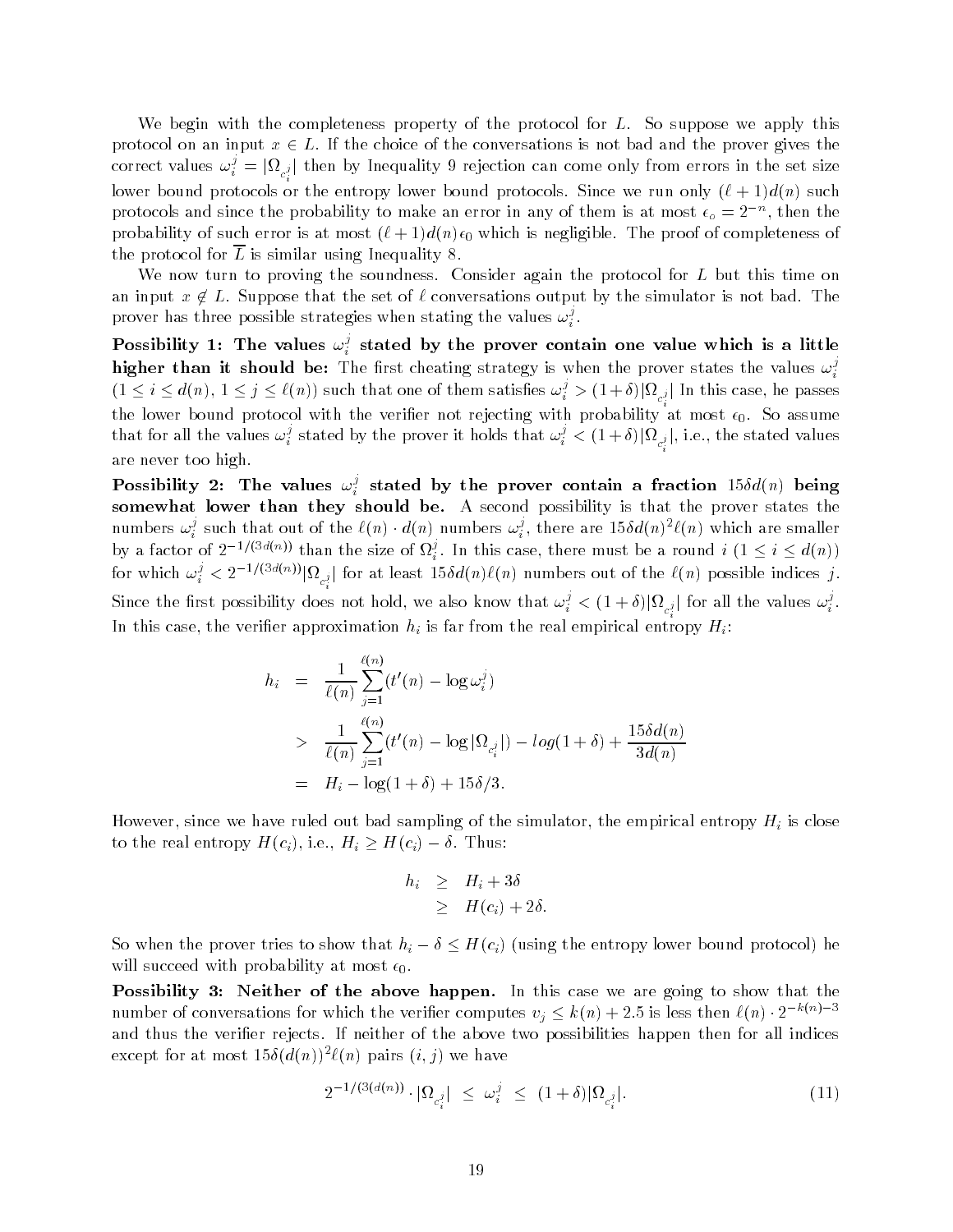Furthermore, the number of conversations  $c^{\downarrow}$  for which Inequality 11 holds for all rounds  $i$  is at least  $\ell(n)$  – 150  $(a(n))$  -  $\ell(n)$  . For such a conversation  $c$  , the verifier's approximation of log(Prob $_{\rm M}[c_j]/$ Prob $_{\rm (P_M,V)}[c_j]$ ) is correct to within ! Namely

$$
v_j = t(n) - t'(n) - \sum_{i=1}^{d(n)} (-1)^i \log \omega_i^j
$$
  
\n
$$
\geq t(n) - t'(n) - \sum_{i=1}^{d(n)} (-1)^i \log |\Omega_i^j| - 1/3
$$
  
\n
$$
= \log(\frac{\text{Prob}_{M}[c_j]}{\text{Prob}_{(P_M,V)}[c_j]}) - 1/3
$$

We call these conversations "well approximated". Therefore, if a conversation is well approximated, and  $v_i \leq k(n) + 2.5$ , then we also get that for this conversation  $\log(\text{Prob}_M[c_i]/\text{Prob}_{(P_M,V)}[c_i]) \leq$ 3. By Inequality 8, we know that the probability that a conversation output by the simulator is valid accepting and naving  $\log(\text{Frob}_M[c_j]/\text{Frob}_{(P_M,V)}[c_j]) \iff k(n) + 3$  is at most  $\epsilon \cdot 2^{n(n)+3}$ . Also, since the set of conversations is not bad, then the actual fraction of conversations for which  $\log(\text{Frob}_{M}[c_j]/\text{Frob}_{(P_M,V)}[c_j]) \leq \kappa(n) + 3$  is at most  $\epsilon \cdot 2^{n(n+1)} + \delta$ .

I mus the number of "good conversations" counted by the verifier is limited to  $(Z^{\kappa(\gamma)+\gamma}\epsilon + \sigma)\ell(n) +$  $1\partial\theta\{a(n)\}\in\mathcal{E}(n)$ . By the setting of  $\theta$  and since  $\epsilon$  is negligible, we get that this is at most  $2^{-(\kappa+\epsilon)}$  of and the verifier rejects.

Thus the overall acceptance probability is negligible and we proved the soundness of the pro tocol 

For the soundness of the protocol for the complement of L we take  $x \in L$  and suppose the verifier does not choose a bed set of conversations. We consider the same three possibilities for the values  $\omega_i^*$  as above. In the first two cases the acceptance probability is at most  $\epsilon_0$  for the same reasons. In the third case we use Inequality 9 to show that the verifier sees more than 2 "(")  $\ell$ valid accepting conversations with  $v_i \leq k(n) + 2.5$  and thus the verifier rejects.

A remark about the precision of calculations: During the protocol, the verifier is required to compute  $v_j = t(n) - t'(n) - \sum_{i=1}^{n(n)} (-1)^i \log \omega_i^j$  and  $h_i = 1/\ell(n) \sum_{j=1}^{i} (t'(n) - \log \omega_i^j)$ , which involves calculations of real numbers. One solution is to let him compute  $2^{v_j}$  and  $2^{\ell h_i}$  which only involves multiplications of integer fractions. Another solution is to use rounding such that the result is accurate to within  $\delta/2$  and make the protocol itself be accurate to within a  $\delta/2$  approximation error. Thus the overall approximation error is below  $\delta$ .

## The connection between knowledge and error

In this section we state that if a language  $L$  has an interactive proof whose error probability is small compared to its knowledge complexity then  $L$  has limited computational complexity. Our result is as follows

**Theorem 4** If there is a interactive proof for a language  $L$  with statistical knowledge complexity  $\kappa(n)$  and error probability  $\epsilon(n) \leq z$  . And if  $\kappa(n)$  is computable in polynomial time, then  $L \in \mathbb{R}$  $\mathcal{AM}^{n\times n}$  .

**Remarks:** The term  $AM^{\mathcal{NP}}$  refers to an AM protocol in which the verifier has access to an  $\mathcal{NP}$ -complete oracle (the computational unbounded prover doesn't need one). Using standard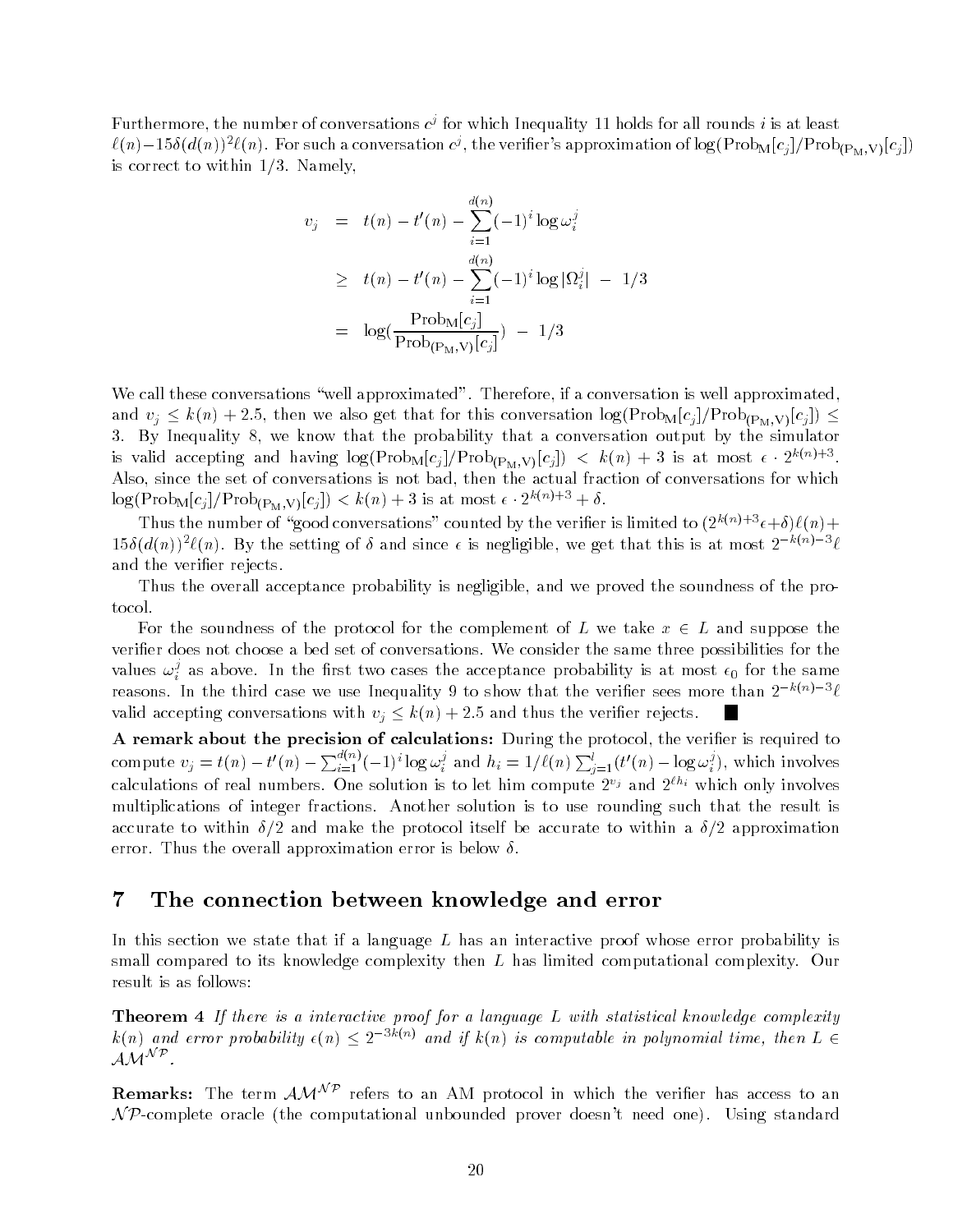techniques, it can be shown that  $\mathcal{AM}^{**} \subseteq \Pi_3^*$  , and therefore all languages having this type of interactive proof must be in the third level of the polynomial time merarchy. The  $A/\mathcal{N} \subseteq \Pi_2^+$ result is stated in [B-85] and the proof generalizes to any oracle.) Note also that  $k(n)$  has to be computable in polynomial time in n and not in the length of the string  $k(n)$ , which is usually much smaller. So the restriction is quite liberal.

Proof We use a result of GOP see Theorem  again to shift attention from statistical to perfect knowledge complexity. We prove that if a language  $L$  has an interactive proof with *perfect* knowledge complexity  $k(n)$  and error below  $2^{-m(n)}$   $\degree$  then  $L \in \mathcal{AM}^{\bullet\bullet}$  . This implies our theorem, (Note that by definition of interactive proofs  $\epsilon(n)$  is a negligible fraction. This property of  $\epsilon(n)$  is needed only for the transformation from perfect to statistical knowledge complexity. The statement for perfect knowledge compliexity holds also for non-negligible  $\epsilon(n)$ .)

The proof is based on the observation that Inequalities 8 and 9 of Section 6 still separate the elements of  $L$  from the non-elements. Let us call a conversation  $c$  good if it is valid, accepting, and  $\log(\text{Prob}_{M}[c]/\text{Prob}_{(P_M,V)}[c]) < k(n) + 2.5$ . When  $x \in L$  the probability of M outputting a good conversation is much bigger than when  $x \notin L$ . But if  $k(n)$  is super-logarithmic then both of these probabilities may be negligible. Thus, the procedure of sampling the simulator for a polynomial number of times and checking if these three conditions hold is not useful any more. Instead, we let the prover prove that there are "many" random seeds making the simulator  $M$  output good conversations. This has the flavor of a set-size lower bound protocol.

In the set size lower bound described in Subsection  $\mathcal{I}^{\text{in}}$  is required that the verier is able to verier is able to verier is able to verifie that the verifies  $\mathcal{I}^{\text{in}}$ recognize elements in the set. In our case, checking if  $c$  is valid and accepting is simple, but we do in the column of  $(n \in \{1, N\}, \lambda)$  in polynomial time  $\lambda$  in the  $\lambda$ Section 6, this approximation comes down to approximating set-sizes. Note that all these sets which need to be approximated are recognizable in polynomial time. It is shown in  $[Si-83, St-83, BP-92]$ how to approximate the cardinality of a set  $S$ , which is recognizable in polynomial time, using efficient computation with access to an  $\mathcal{NP}$  oracle. The approximation there fails with negligible probability to give an approximation which is within  $1+\frac{1}{\text{poly}}$  from the exact cardinality.

We apply the protocol of Lemma 3.3 to prove  $|S| > 2$  "(") = with accuracy  $1/Z$  and negligible error, where S is the set of random tapes that cause  $M$  to produce good conversations. Instead of the black-box access to membership in  $S$  we have a randomized process of approximatrix  $\mathcal{O}(1, \mathcal{O})$  . The multiple can set  $\mathcal{O}(1, \mathcal{M})$  in the accuracy of each setsize setsize setsizes approximation to within dn and the error of these approximations negligible again This does not give exact membership test in S but except for negligible error it accepts if the random tape produces a valid and accepting conversation c with  $log(Prob_M[c]/Prob_{(P_M,V)}[c]) < k(n) + 2$ while it rejects except for a negligible probability if the output is not valid or not accepting or if  $\log(\text{Prob}_{M}[c]/\text{Prob}_{(P_M,V)}[c]) > k(n) + 3$ . Using Inequalities 8 and 9 this is enough for our purposes.

Clearly, our result implies that  $L \in \mathbb{Z}_3^3$  . However, we do not know how to do better in the sense of producing a protocol in  $\mathcal{AM}^{**}$  for the language  $L.$  This asymmetry follows from the more restricting demand in the upper bound protocol. There, the verifier is required to be able to produce a random element in the set involved hidden from the prover 

#### 8 Open questions

Many questions regarding the relation between knowledge complexity and computational complex ity are still open. Can one show a better lower bound on the knowledge complexity of  $\mathcal{NP}$ -complete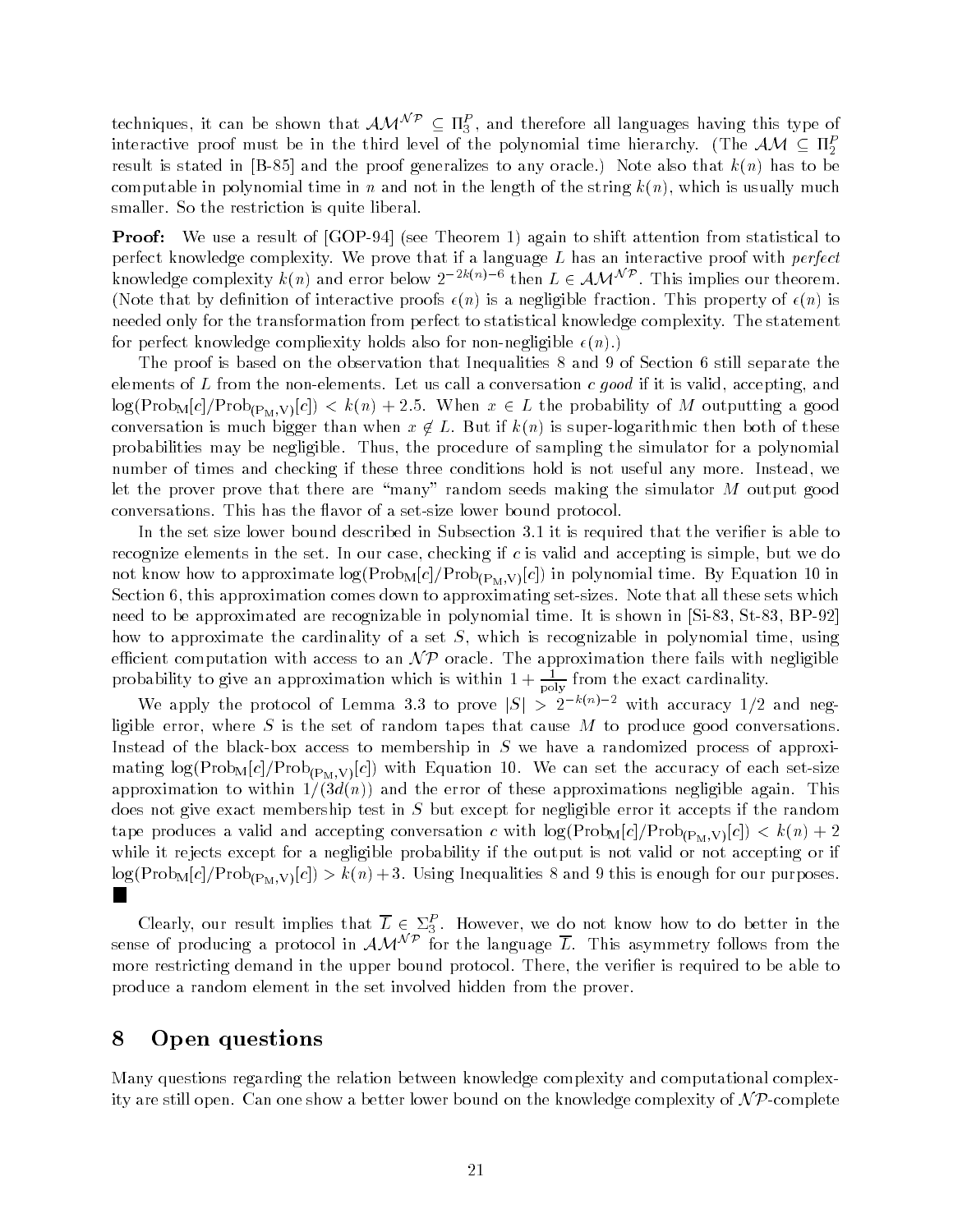languages or even of PSPACE-complete languages? Any such bound implies  $PSPACE \neq BPP$  so one would only expect such results with complexity assumptions like the polynomial time hierarchy not collapsing. But no such lower bound on the knowledge complexity which is higher than the present super-logarithmic bound is known.

Also, there are open questions with regards to the hierarchy of languages classified by their knowledge complexity. Is there a constant factor collapse? Namely, is  $KC(2k(n)) = KC(k(n))$ ? Actually in view of the results presented in this paper there is no di-erence between the limitations known today for zero knowledge languages and languages with logarithmic knowledge complexity Could one show that these classes collide? Namely,  $KC(O(\log n)) = KC(0)$ ? Can one even show that is a control of the case  $\pi$  . The case is not the case of the case of the case of the case of the case of

## Acknowledgment

We would like to thank Rafi Ostrovsky for helpful discussions.

## References

- [ABV-95] W. AIELLO, M. BELLARE AND R. VENKATESAN. Knowledge on the Average Perfect. Statistical and Logarithmic. Proceedings of the  $27th$  Annual ACM Symposium on the The Computing Acts of Computing Acts and the Computing Acts of Computing Acts and Acts of Computing Acts and A
- $\mu$ iii  $\sigma$ i $\mu$  are astadistic  $\sigma$  in  $\sigma$  in  $\mu$  in  $\sigma$  in  $\sigma$  and  $\sigma$  in  $\sigma$  in  $\sigma$  in  $\sigma$  in  $\sigma$  in  $\sigma$ Rounds. Proceedings of the 28th Annual IEEE Symposium on the Foundations of Computer science is a comment of the second property of the second second second second second second second second second second second second second second second second second second second second second second second seco
- [B-85] [B-85] L. BABAI. Trading Group Theory for Randomness. Proceedings of the 17th Annual ACM Symposium on the Theory of Computing ACM
- [BM-88] L. BABAI AND S. MORAN. Arthur-Merlin Games: A Randomized Proof System and a Hierarchy of Complexity Classes # Hierarchy Classes # Hierarchy Design # John # John # John # John # John #
- [BCK] Bar-Yehuda, R., B. Chor, and E. Kushilevitz, "Privacy, Additional Information, and Communication th IEEE Structure in Complexity Theory July pp
- [BMO-90] M. BELLARE, S. MICALI AND R. OSTROVSKY. The (True) Complexity of Statistical Zero-Knowledge. Proceedings of the 22nd Annual  $ACM$  Symposium on the Theory of Computing ACM
- [BP-92] M. BELLARE AND E. PETRANK. Making Zero-Knowledge Provers Efficient. *Proceed*ings of the th Annual ACM Symposium on the Theory of Computing ACM
- in and the mail only in computing and computing a microsoft of Himmit is allowed. AND P. ROGAWAY. Everything Provable is Provable in Zero-Knowledge. Advances in Cryptology  $-$  Proceedings of CRYPTO 88, Lecture Notes in Computer Science 403,  $\sim$  such that is a solution of  $\sim$  series of  $\sim$  such that is a solution of  $\sim$
- astad and I **and S P** and The State International International International International Interactive Control records and the cords of the cords of the cords of the cords of the cords of the cords of the cords of the cord
- [CW-79] L. CARTER AND M. WEGMAN. Universal Classes of Hash Functions. J. Computer and System Sciences #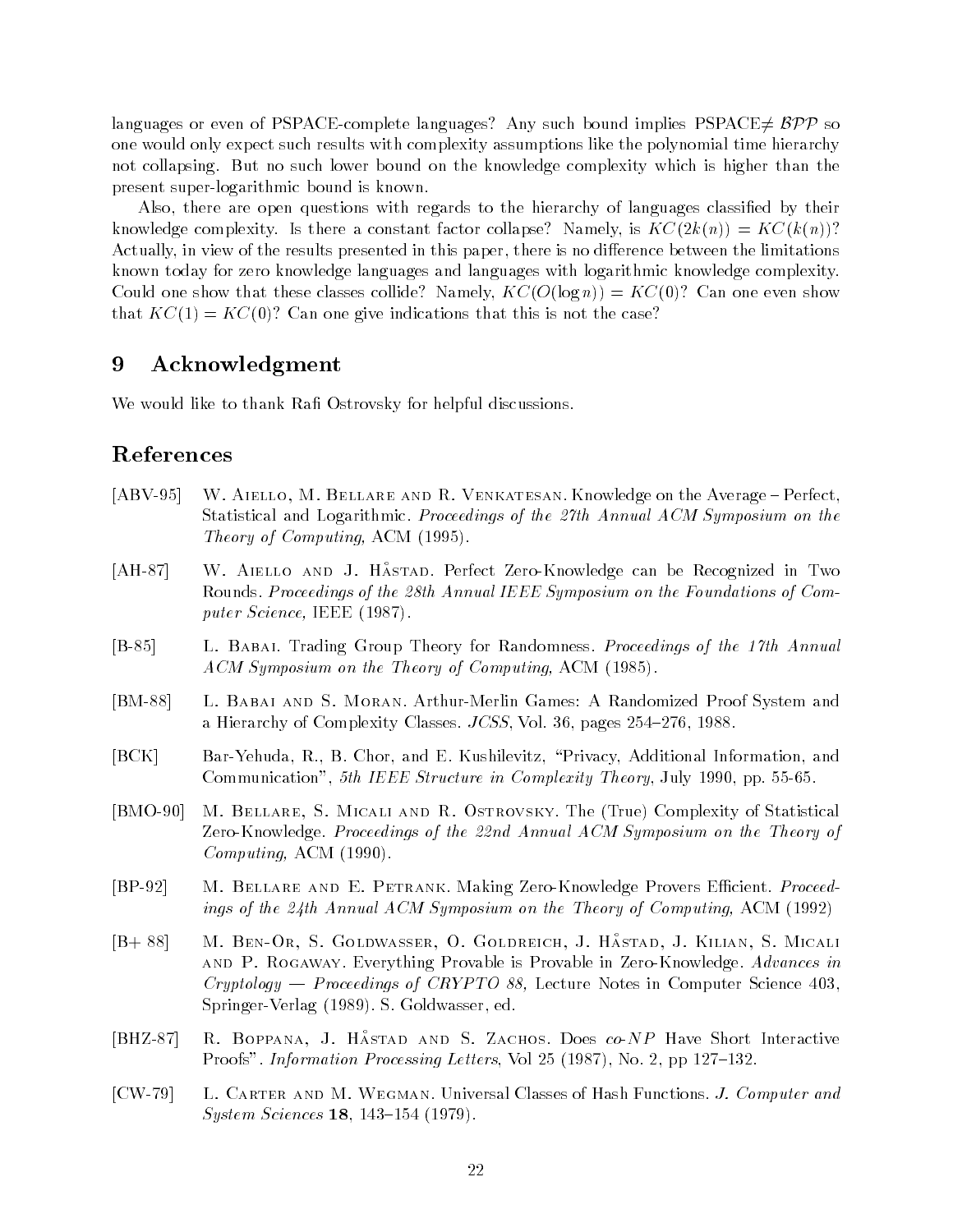- [F-89] L. FORTNOW. The Complexity of Perfect Zero-Knowledge. Advances in Computing Research ed S Micali Vol
- [GMS-87] O. GOLDREICH, Y. MANSOUR AND M. SIPSER. Interactive Proof Systems: Provers that never Fail and Random Selection. Proceedings of the 28th Annual IEEE Symposium on the Foundations of Computer Science IEEE IEEE I
- [GMW-86] O. GOLDREICH, S. MICALI, AND A. WIGDERSON, "Proofs that Yield Nothing But their Validity and a Methodology of Cryptographic Protocol Design", Proc. 27th FOCS See also Jour of ACM Vol No July pp #
- [GMW-87] O. GOLDREICH, S. MICALI, AND A. WIGDERSON, "How to Play any Mental Game or a Completeness Theorems for Protocols of Honest Majority", STOC87.
- $[GP-91]$ O. GOLDREICH AND E. PETRANK. Quantifying Knowledge Complexity. Proceedings of the 32nd Annual IEEE Symposium on the Foundations of Computer Science, IEEE submitted for publication of the publication of the publication of the set of the set of the set of the set of
- [GMR-85] S. GOLDWASSER, S. MICALI, AND C. RACKOFF. The Knowledge Complexity of Interactive Proofs. Proceedings of the 17th Annual ACM Symposium on the Theory of Computed Accounts to the Computer of the Computer of the Computer of the Computer of the Computer of the Computer of the Computer of the Computer of the Computer of the Computer of the Computer of the Computer of the Compu
- [GMR-89] S. GOLDWASSER, S. MICALI, AND C. RACKOFF. The Knowledge Complexity of In- $\mathbf{r}$  . The proofs of  $\mathbf{r}$  and  $\mathbf{r}$  and  $\mathbf{r}$  and  $\mathbf{r}$  and  $\mathbf{r}$  and  $\mathbf{r}$  and  $\mathbf{r}$  and  $\mathbf{r}$  and  $\mathbf{r}$  and  $\mathbf{r}$  and  $\mathbf{r}$  and  $\mathbf{r}$  and  $\mathbf{r}$  and  $\mathbf{r}$  and  $\mathbf{r}$  and
- [GOP-94] O. GOLDREICH,, R. OSTROVSKY, AND E. PETRANK. Computational Complexity and  $K$  . The computation of Computation May  $\mu$  and  $\mu$  and  $\mu$  and  $\mu$  and  $\mu$  and  $\mu$  and  $\mu$  and  $\mu$  and  $\mu$  and  $\mu$  and  $\mu$  and  $\mu$  and  $\mu$  and  $\mu$  and  $\mu$  and  $\mu$  and  $\mu$  and  $\mu$  and  $\mu$  and  $\mu$  and 534-543.
- [GS-89] S. GOLDWASSER, AND M. SIPSER, Private Coins vs. Public Coins in Interactive Proof systems advances in Computing Research powership working the S Micali Development of the S Micro
- H J H-astad Perfect ZeroKnowledge in AMcoAM Unpublished page manuscript explaining the underlying ideas behind AH
- [Hof-63] W. HOEFFDING. Probability Inequalities for Sums of Bounded Random Variables, Amer Stat Assoc Jour March pp #
- [ILu-90] R. IMPAGLIAZZO AND M. LUBY, One-Way Functions are Essential for Complexity Based Cryptography to Sail and Cryptography and the Focs p
- [ILe-90] R. IMPAGLIAZZO AND L.A. LEVIN, No Better Ways to Generate Hard NP Instances than Picking Uniformly at Picking Uniformly at Picking Uniformly at Picking Uniformly at Picking Uniformly at
- [IY-87] R. IMPAGLIAZZO AND M. YUNG. Direct Minimum-Knowledge computations. Advances in Cryptology  $-$  Proceedings of CRYPTO 87, Lecture Notes in Computer Science 293, SpringerVerlager in the second control of the second control of the second control of the second control of the
- [JVV-86] M. JERRUM, L. VALIANT AND V. VAZIRANI. Random Generation of Combinatorial structures from a Uniform Distribution of the Science Science Science Science Science Science  $\cdots$   $\cdots$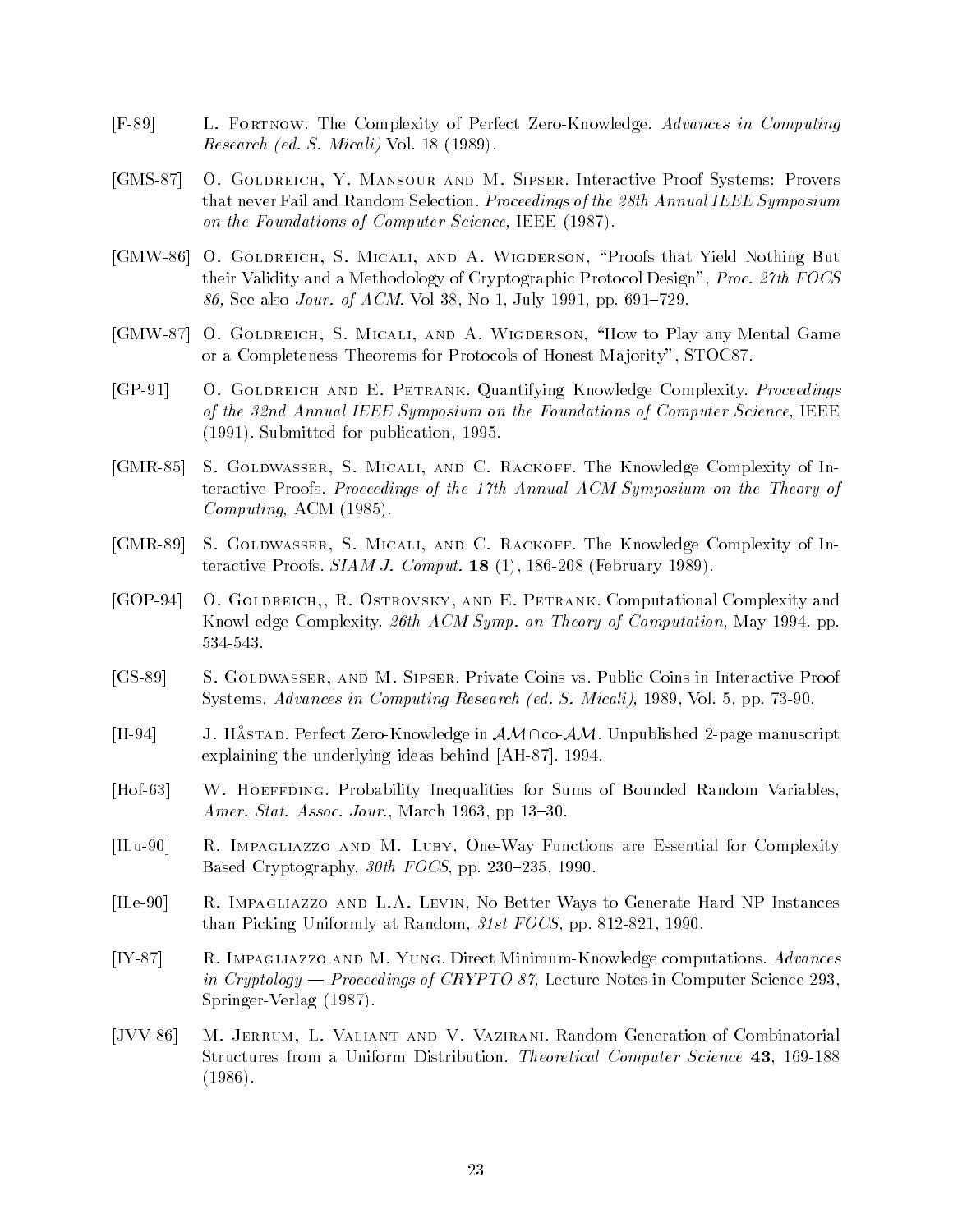- [LFKN-90] C. LUND, L. FORTNOW, H. KARLOFF AND N. NISAN. Algebraic Methods for Interactive Proof Systems. Proceedings of the 31st Annual IEEE Symposium on the Foundations of Computer Science IEEE IEEE I
- $[Ost-91]$ R. OSTROVSKY. One-Way Functions, Hard on Average Problems, and Statistical Zero-Knowledge Proofs. Proceedings of Structures In Complexity Theory 6th Annual Con $f$ erence is $f$ erence i
- [OW-93] R. OSTROVSKY AND A. WIGDERSON. One-Way Functions are Essential For Non-Trivial Zero-Knowledge, Proc. 2nd Israeli Symp. on Theory of Computing and Systems. 1993.
- $[OVY-91]$ R. OSTROVSKY, R. VENKATESAN AND M. YUNG. Fair Games Against an All-Powerful Adversary. AMS DIMACS Series in Discrete Mathematics and Theoretical Computer science van wel van die eerstel pplaats wat v
- [Sh-90] A. SHAMIR. IP=PSPACE. Proc. 22nd ACM Symp. on Theory of Computing, pages ------------
- [Si-83] M. SIPSER. A Complexity Theoretic Approach to Randomness. Proceedings of the 15th Annual ACM Symposium on the Theory of Computing ACM
- [St-83] L. STOCKMEYER. The Complexity of Approximate Counting. *Proceedings of the 15th* Annual ACM Symposium on the Theory of Computing ACM

#### $\mathbf{A}$ Proof of Lemma 5.2

The following Lemma is implicit in [GOP-94]. It was proven there as part of the proof of Lemma 4.2 where it was shown for a specific set A of accepting conversations. One should note that the proof holds for any set  $A$  and for the sake of self containment we provide their proof here.

**Lemma 5.2:** Let L, P, V, and M be as in Section 5, and fix any  $x \in L$ . Then, for any set A of conversations it holds that

$$
Prob_{(\mathrm{P}_\mathrm{M},\mathrm{V})}[A] \geq (\mathrm{Prob}_{(\mathrm{P},\mathrm{V})}[A])^2 \cdot 2^{-k(n)}.
$$

**Proof:** The intuition of the proof is as follows. The set A has probability  $\text{Prob}_{(P,V)}[A]$  when P interacts with  $V$  and it has probability at least  $Z^{-(\kappa,\kappa)}$  . Prob $_{(P,V)}$ [A] in the output of the simulation, which can be thought of as  $P_M$  interacting with  $V_M$  (for a simulation based verifier  $V_M$  defined similarly to the simulation based prover). Now, when we look at a kind of "intermediate" interaction between  $P_M$  and V, we intuitively expect the probability of A in this case  $\text{Prob}_{(P_M,V)}[A]$  to be inbetween the two probabilities or above the minimum of the two. The facts turn out to be almost like that and we actually have to loose an additional factor as  $\text{Prob}_{(P,V)}[A]$  is squared. The formal details follow 

Recall that we have perfect simulation and therefore there is a subset of the random tapes of the simulator, denoted  $S$  which has density at least  $Z^+$  (for  $\kappa = \kappa(n)$ ) and such that if we pick a random tape in S and run the simulation then we get exactly the distribution of conversations that are output during the original interaction of  $P$  and  $V$  (on  $x$ ).

We begin by defining subsets of the possible random tapes of the simulator. Let  $\Omega$  be all the possible random tapes of the simulator, let S be the "good" subspace of this set (i.e., if we run the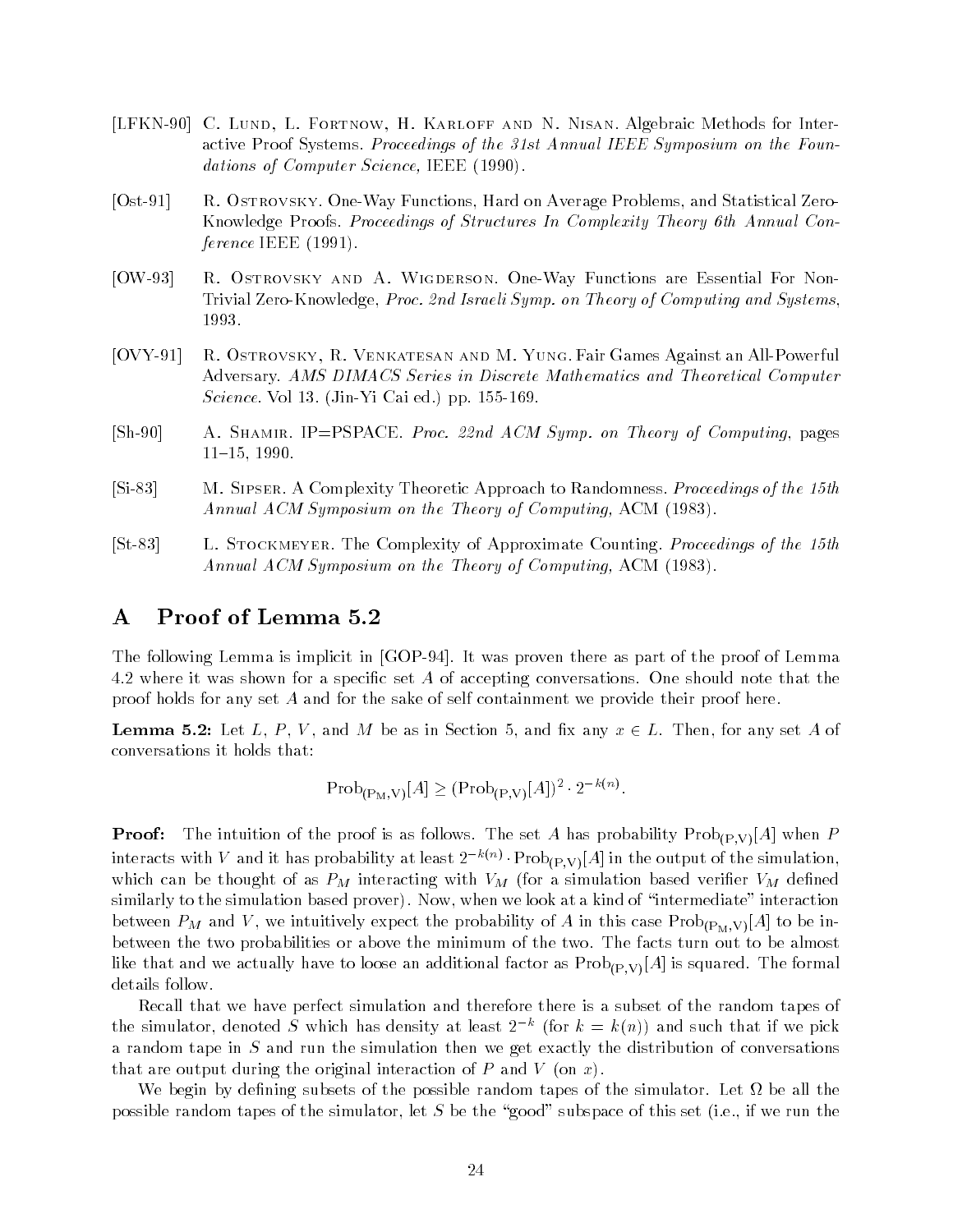simulator on a uniformly chosen random tape in  $S$  we get a distribution which exactly equals the distribution of conversations between  $\mathbf{L}$  and  $\mathbf{L}$ tapes of the simulator on which the simulator outputs conversations in the set A 

For any prefix h of a conversation, we define three corresponding subsets:  $\Omega_h$  is the set of random tapes that make the simulation output a conversation of which h is a prefix.  $S_h$  contains the random tapes in S with the same property, i.e.,  $S_h = \Omega_h \cap S$ . And last, we define  $\Psi_h = S_h \cap \Psi$ . This is the set of random tapes in the "good" subset on which the simulator outputs conversations in the set  $A$  having prefix  $h$ .

So let's check a few properties of these sets. First,  $S = S_\lambda$  and  $\Omega = \Omega_h$  (where  $\lambda$  is the empty string). Second,  $|S_\lambda|/|M_\lambda| \geq 2$  " since the density of S in the random tapes of the simulator is at least  $z$  ). Also, since the simulator on a uniformly chosen random tape in  $\overline{S}$  outputs the distribution of the original interaction between P and V, it also holds that  $\text{Prob}_{(P,V)}[A] = |\Psi_{\lambda}|/|S_{\lambda}|$ . Another useful expression is that given a partial history  $h$ , the probability that the simulation based prover outputs the message  $\alpha$  on a given history h is exactly  $|\Omega_{ho\alpha}|/|\Omega_h|$ . Also, since the simulator perfectly simulates the original interaction between  $P$  and  $V$  if we run it on the subset  $S$ , then we may write the probability that the original verifier answers  $\beta$  on a given history so far h as  $|S_{h \circ \beta}|/|S_h|$ .

We would like to show that

$$
Prob_{(P_M,V)}[A] \ge (Prob_{(P,V)}[A])^2 \cdot 2^{-k}.
$$
\n(12)

Actually, it is enough to show that

$$
\operatorname{Exp}_c\left[\frac{|\Psi_c|^2}{|S_c|\cdot|\Omega_c|}\right] \ge \operatorname{Exp}_c\left[\frac{|\Psi_\lambda|^2}{|S_\lambda|\cdot|\Omega_\lambda|}\right] \tag{13}
$$

Where the expectation over the languages c are taken by the distribution of conversations output by the interaction of  $P_M$  with V. Note that the right term is a constant which is actually equal to:

$$
\left(\frac{|\Psi_{\lambda}|}{|S_{\lambda}|}\right)^2 \cdot \frac{|S_{\lambda}|}{|\Omega_{\lambda}|} = (\text{Prob}_{(\text{P}, \text{V})}[A])^2 \cdot 2^{-k}
$$

Where the expectation inside the expectation inside the expectation of the left term is  $\frac{1}{\sqrt{2}}$ Thus, the left term is smaller than  $\mathrm{Prob}_{(\mathrm{P_M},\mathrm{V})}[A].$ 

Inequality involves a relation between sets describing full conversations on the left side and sets describing empty conversations (on the right side). We shall prove that the same inequality holds for any increase of one round in the conversations involved in the set description and thus by . Transitivity we shall get that Inequality as mathematically common the range the range the range  $\sim$ of a given conversation conversation conversation conversation conversation  $\mathcal{W}$ it holds that

$$
\text{Exp}_c\left[\frac{|\Psi_{c_{i+1}}|^2}{|S_{c_{i+1}}|\cdot|\Omega_{c_{i+1}}|}\right] \ge \text{Exp}_c\left[\frac{|\Psi_{c_i}|^2}{|S_{c_i}|\cdot|\Omega_{c_i}|}\right] \tag{14}
$$

Actually, we will show something stronger. We will show that for any prefix  $h$  of a conversation, it holds that

$$
\sum_{\beta} \operatorname{Prob}_{(\mathcal{P}_M, \mathcal{V})} (h \circ \beta | h) \cdot \frac{|\Psi_{h \circ \beta}|^2}{|S_{h \circ \beta}| \cdot |\Omega_{h \circ \beta}|} \ge \frac{|\Psi_h|^2}{|S_h| \cdot |\Omega_h|} \tag{15}
$$

Where the summation is over all possible messages  $\beta$  that might follow the history h. Having proven Inequality we get that this also holds when we take the expectancy over all possible hs of length i and the quality to distant as well as well as well as prove Equation to and we shall do